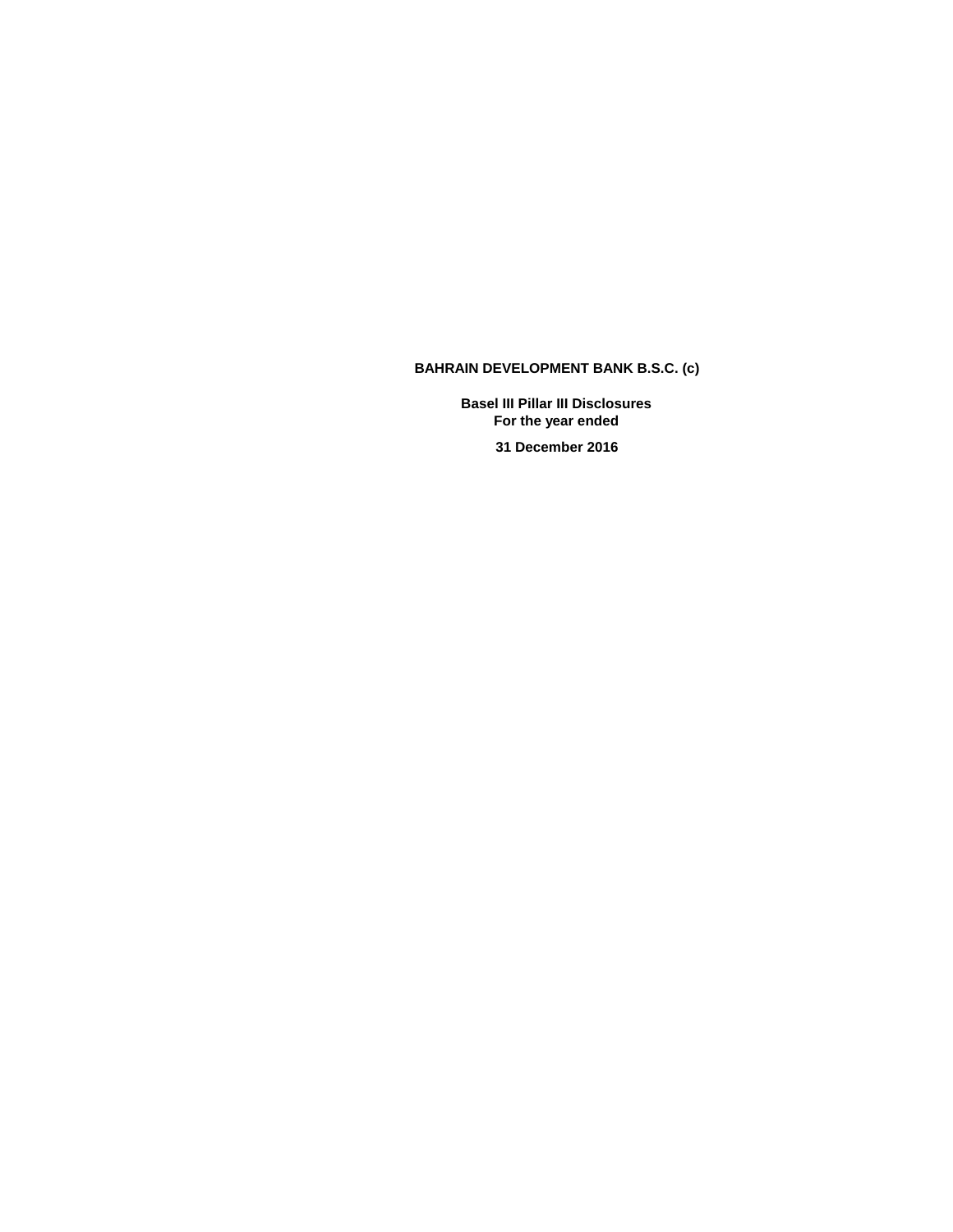| Table 1  | Capital structure                                                                             | 3  |
|----------|-----------------------------------------------------------------------------------------------|----|
| Table 2  | Capital requirement for credit risk                                                           | 5  |
| Table 3  | Capital requirement for market risk                                                           | 5  |
| Table 4  | Capital requirement for operational risk                                                      | 5  |
| Table 5  | Gross credit exposures before subject to credit risk mitigants (CRM)                          | 5  |
| Table 6  | Sectoral classification of gross credit exposures                                             | 6  |
| Table 7  | Credit concentration greater than 15% individual obligor limit                                | 7  |
| Table 8  | Counterparty wise breakdown of impaired loans and impairment provision                        |    |
| Table 9  | Residual contract maturity                                                                    | 8  |
| Table 10 | Geographical distribution of impairment provisions for loans and advances to customers        | 9  |
| Table 11 | Movement in impairment provision for loans and advances to customers and interest in suspense | 9  |
| Table 12 | Past due loans - age analysis                                                                 | 10 |
| Table 13 | Credit risk exposure post credit risk mitigation and credit conversion                        | 11 |
| Table 14 | Eligible financial collateral and guarantees                                                  | 11 |
| Table 15 | Sensitivity analysis - interest rate risk                                                     | 12 |
| Table 16 | Market risk, Interest rate GAP                                                                | 13 |
| Table 17 | Equity position in the banking book                                                           | 14 |
| Table 18 | Gain on Equity Investments                                                                    | 14 |
| Table 19 | Operational & legal risks                                                                     | 14 |
| Table 20 | <b>Fines and Penalty</b>                                                                      | 14 |
|          |                                                                                               |    |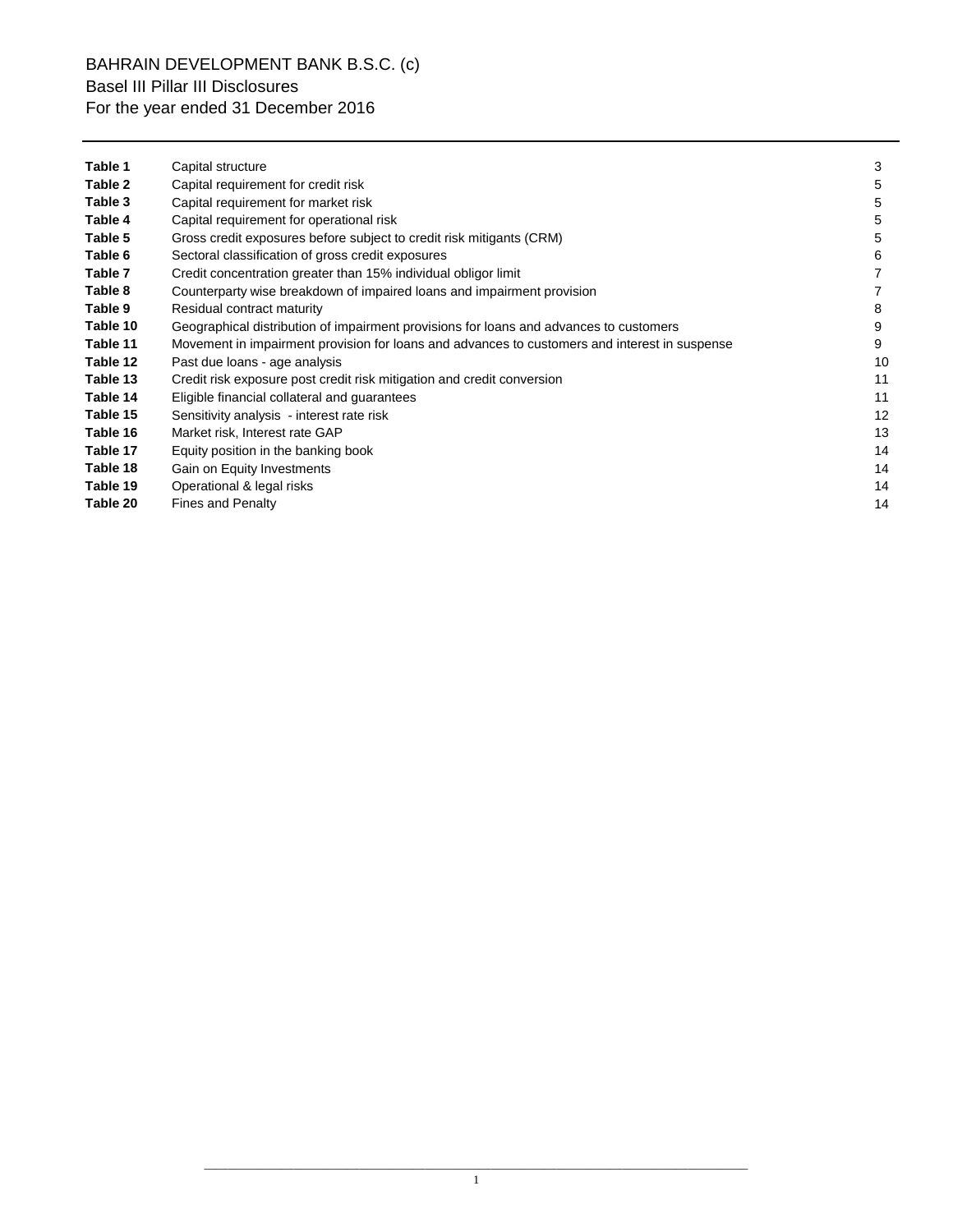### **Bahrain Development Bank B.S.C. (c) Corporate information**

| Commercial registration no. | 26226 obtained on 20 January 1992                                                            |
|-----------------------------|----------------------------------------------------------------------------------------------|
| <b>Registered office</b>    | Building 170<br>Road 1703<br>Diplomatic Area<br>PO Box 20501<br>Manama<br>Kingdom of Bahrain |

### **1 REPORTING ENTITY**

Bahrain Development Bank B.S.C. (c) ("the Bank" or "BDB") was established as a Bahraini closed shareholding company by Legislative Decree number 19 dated 11 December 1991 and commenced operations on 20 January 1992. The Bank is registered with the Ministry of Industry and Commerce under commercial registration (CR) number 26226. The Bank"s registered office is in Kingdom of Bahrain.

The core activities of the Bank consist of granting loans and islamic financing for project finance, working capital, premises and equipment for developing industries and service sectors such as tourism, health and education in the Kingdom of Bahrain. As part of this activity, the Bank also renders management consultancy services and subscribes in ordinary and preference shares in Bahraini companies. Additionally, loans and islamic financing are provided for agriculture, fisheries and higher education purposes. Other activities of the Bank comprise making direct contributions toward the economic development of the Kingdom of Bahrain.

As at 31 December 2016, the Group consists of the Bank and its following subsidiaries:

| <b>Name</b>                                       | Country of<br>incorporation | Ownership<br>interest | Year end    |
|---------------------------------------------------|-----------------------------|-----------------------|-------------|
| Bahrain Business Incubator Centre<br>(S.P.C.)     | Kingdom of Bahrain          | 100%                  | 31 December |
| BDB SME Fund Company BSC (c)                      | Kingdom of Bahrain          | 99%                   | 31 December |
| <b>Bahrain Export Development</b><br>Center S.P.C | Kingdom of Bahrain          | 100%                  | 31 December |
| Middle East Corner Consultancy<br>CO. WLL         | Kingdom of Bahrain          | 28.6%                 | 31 December |

The Bank is exposed, or has rights, to variable returns from its involvement with Middle East Corner Consultancy Co. WLL; and has the ability to affect those returns through its power over Middle East Corner Consultancy Co. WLL and thus is deemed as subsidiary of the Bank.

#### **Basis of consolidation**

Financial statements incorporate the financial statements of the Bank and its subsidiaries. The financial statements of the subsidiary is prepared for the same reporting year as the Bank using consistent accounting policies.

All intra group balances, transactions, income and expenses and profits and losses resulting from intra-group transactions are eliminated on consolidation.

The subsidiary is consolidated from the date on which control is transferred to the Bank and cease to be consolidated from the date on which control is transferred out of the Bank.

#### **Restrictions on capital and transfer of funds within the Group**

Since the Bank's subsidiaries are not regulated financial institution, there is no regulatory impediment to the transfer of retained earnings to the Bank. However, as a separate legally incorporated entity, the transfer of paid in capital and mandatory reserves would require shareholder action. As the major shareholder (either direct or indirect) in the entity, the Bank has the power to undertake the legal processes for the transfer of such capital. The Bank"s subsidiaries are registered and domiciled in Bahrain and there are no exchange controls or other restrictions on the transfer of funds.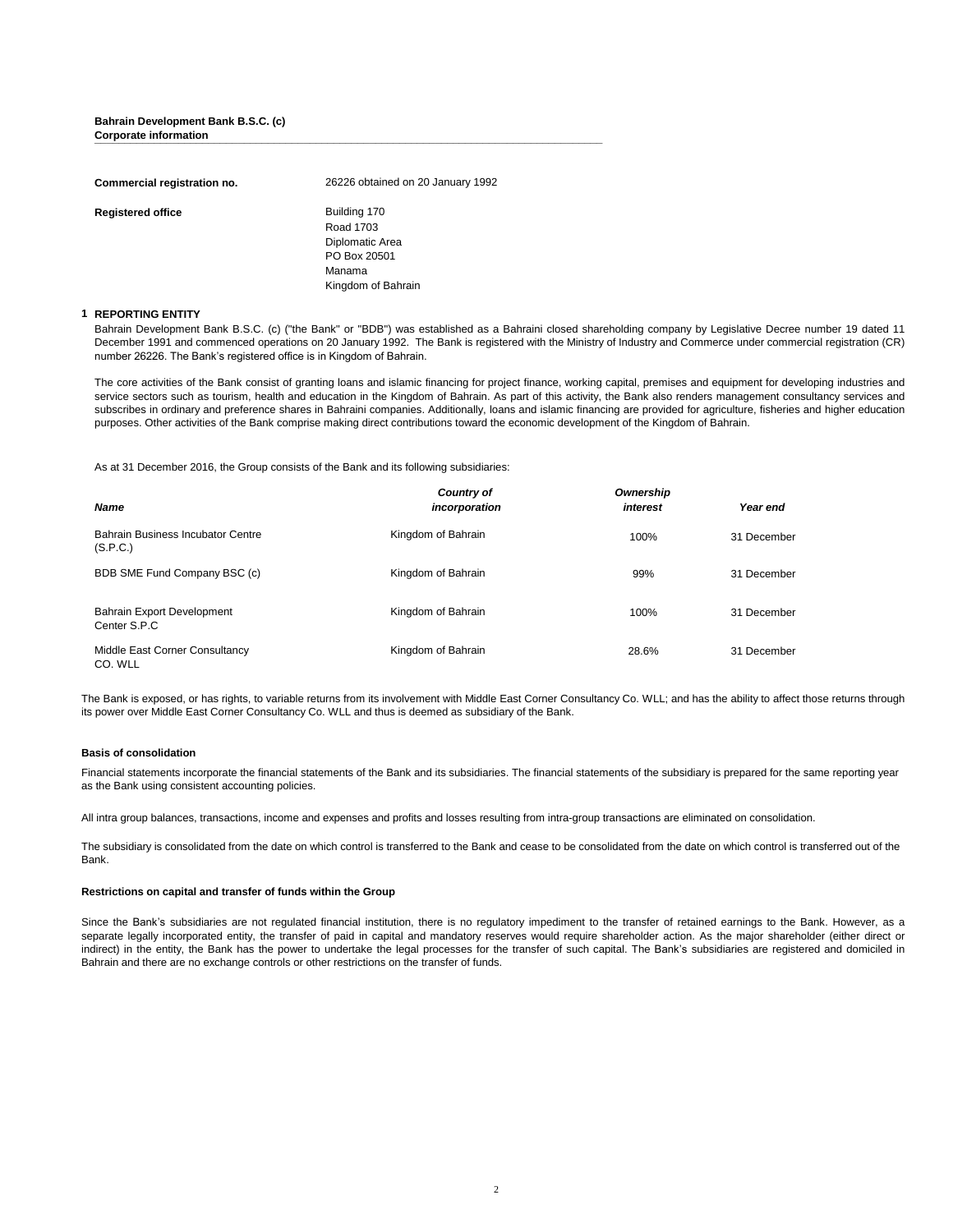### **TABLE 1 - CAPITAL STRUCTURE**

The Bank"s regulatory capital base comprises of (a) CET 1 capital which includes share capital, reserves and retained earnings. (b) Tier 2 capital which consist of general loan loss provisions.

The Bank's regulatory capital base is as detailed below:

|                                                   |                                      | 2016                          |
|---------------------------------------------------|--------------------------------------|-------------------------------|
| A. NET AVAILABLE CAPITAL                          | <u>CET 1</u>                         | Tier <sub>2</sub>             |
| Paid-up share capital                             | 65,000                               |                               |
| Legal / Statutory reserve                         | 1,186                                |                               |
| Retained earnings                                 | 11,174                               |                               |
| Other reserves                                    | 4,048                                |                               |
| Current year (Loss) / Profit                      | (1,053)                              |                               |
| General loan loss provisions                      |                                      | 940                           |
| <b>TOTAL CAPITAL BEFORE REGULATORY DEDUCTIONS</b> | 80,355                               | 940                           |
| Less: Regulatory deductions                       |                                      |                               |
| <b>NET AVAILABLE CAPITAL</b>                      | 80,355                               | 940                           |
| TOTAL ELIGIBLE CAPITAL BASE ( CET 1 + Tier 2)     |                                      | 81,295                        |
| <b>B. CAPITAL ADEQUACY RATIO</b>                  |                                      | 2016                          |
| Total eligible capital base                       |                                      | 81,295                        |
| Credit risk weighted exposures                    |                                      | 193,501                       |
| Market risk weighted exposures                    |                                      | 213                           |
| Operational risk weighted exposures               |                                      | 16,838                        |
| <b>Total risk weighted exposures</b>              |                                      | 210,552                       |
|                                                   | CET <sub>1</sub><br>capital<br>ratio | <b>Total</b><br>capital ratio |
| <b>Capital Adequacy Ratio</b>                     | 38.16%                               | 38.61%                        |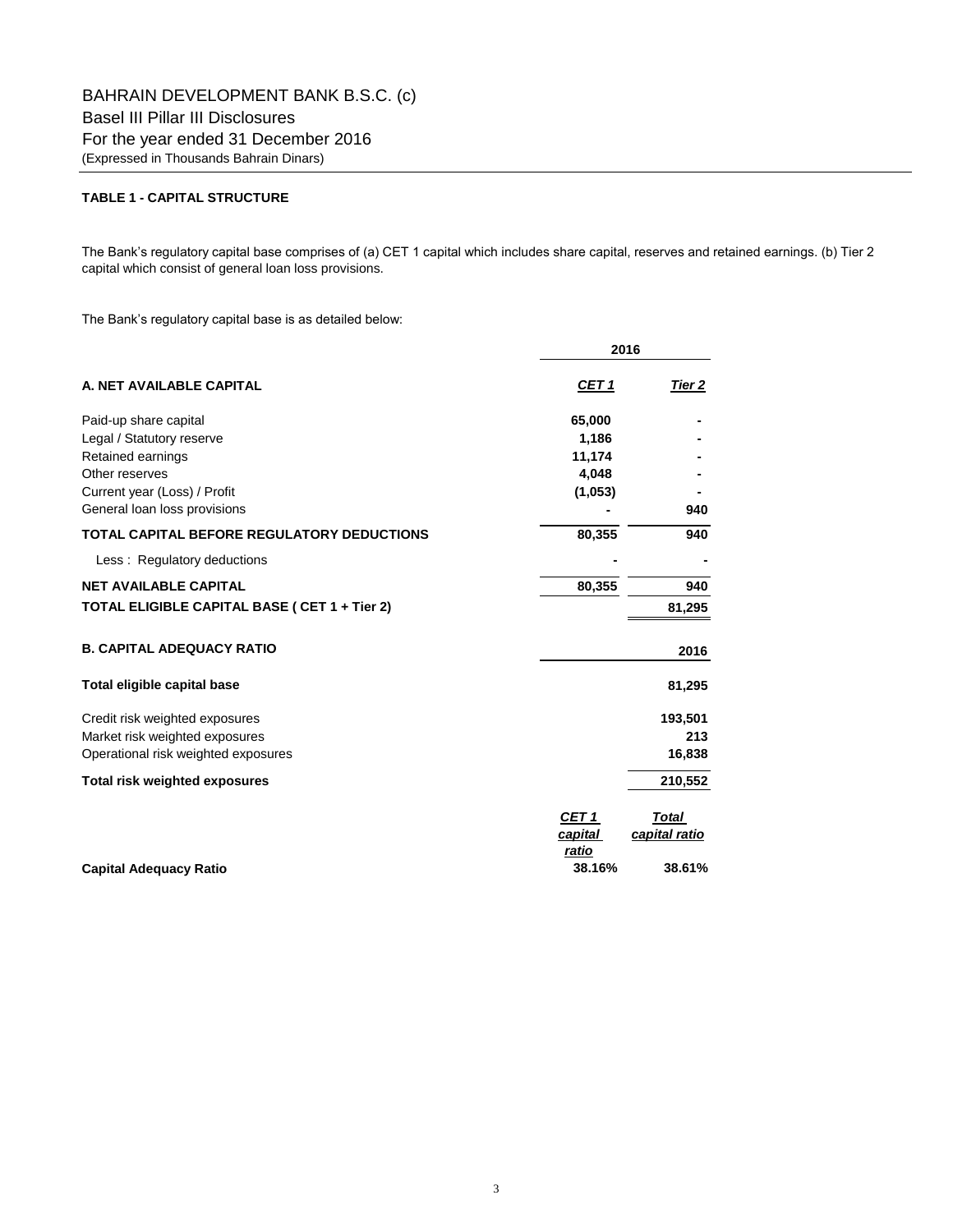#### **RISK WEIGHTED ASSETS PROFILE AND CAPITAL REQUIREMENT FOR CREDIT, MARKET AND OPERATIONAL RISK**

The Bank has adopted the standardized approach for credit risk and basic indicator approach for operational risk for regulatory reporting purpose.

#### **Credit Risk**

The Bank has a diversified funded and unfunded credit exposure. These exposures are classified as standard portfolio per CBB"s Basel III requirements.

Brief description of applicable standard portfolio are as follows:

#### **a. Claims on banks:**

Claims on banks are risk weighted based on external rating agency. Short-term claims on locally incorporated banks are assigned a risk weighting of 20% where such claims on the banks are of an original maturity of three months or less and the claims are denominated and funded in either Bahraini Dinars or US Dollar.

Preferential risk weight that is one category more favorable than the standard risk weighting are assigned to claims on foreign banks licensed in Bahrain of an original maturity of three months or less denominated and funded in the relevant domestic currency. Such preferential risk weight for short-term claims on banks licensed in other jurisdictions are allowed only if the relevant supervisor also allows this preferential risk weighting to short-term claims on its banks.

No claim on an unrated bank would receive a risk weight lower than that applied to claims on its sovereign of incorporation.

#### **b. Claims on corporates:**

Claims on corporates are risk weighted based on credit ratings. Risk weighting for unrated (corporate) claims are assigned at 100%.

#### **c. Loans restructured:**

Where possible, the Bank seeks to restructure loans rather than to take ownership of collateral. This may involve extending the payment arrangements and the agreement of new loan conditions. Management continuously reviews renegotiated loans to ensure that all criteria are met and that future payments are likely to occur. The loans continue to be subject to impairment assessment, calculated using the loan"s original effective interest rate.

#### **d. Equity Portfolio:**

Investment in securities and financial entities are risk weighted at a minimum risk weight of 100% for listed entities or 150% for unlisted entities, unless such investments exceed 10% of the eligible capital of investee entity, in which case they are deducted from the Bank"s capital.

### **e. Other exposures:**

These are risk weighted at 100%.

#### **f. Related party transactions and balances:**

Parties are considered to be related if one party has the ability to control the other party or exercise significant influence over the other party in making financial and operating decisions. Related parties include entities over which the Bank exercises significant influence, major shareholders, directors and executive management of the Bank. Such related parties in the ordinary course of business at commercial interest and commission rates (Refer note 24 in the audited financial statements).

4

Amounts due from related parties are unsecured.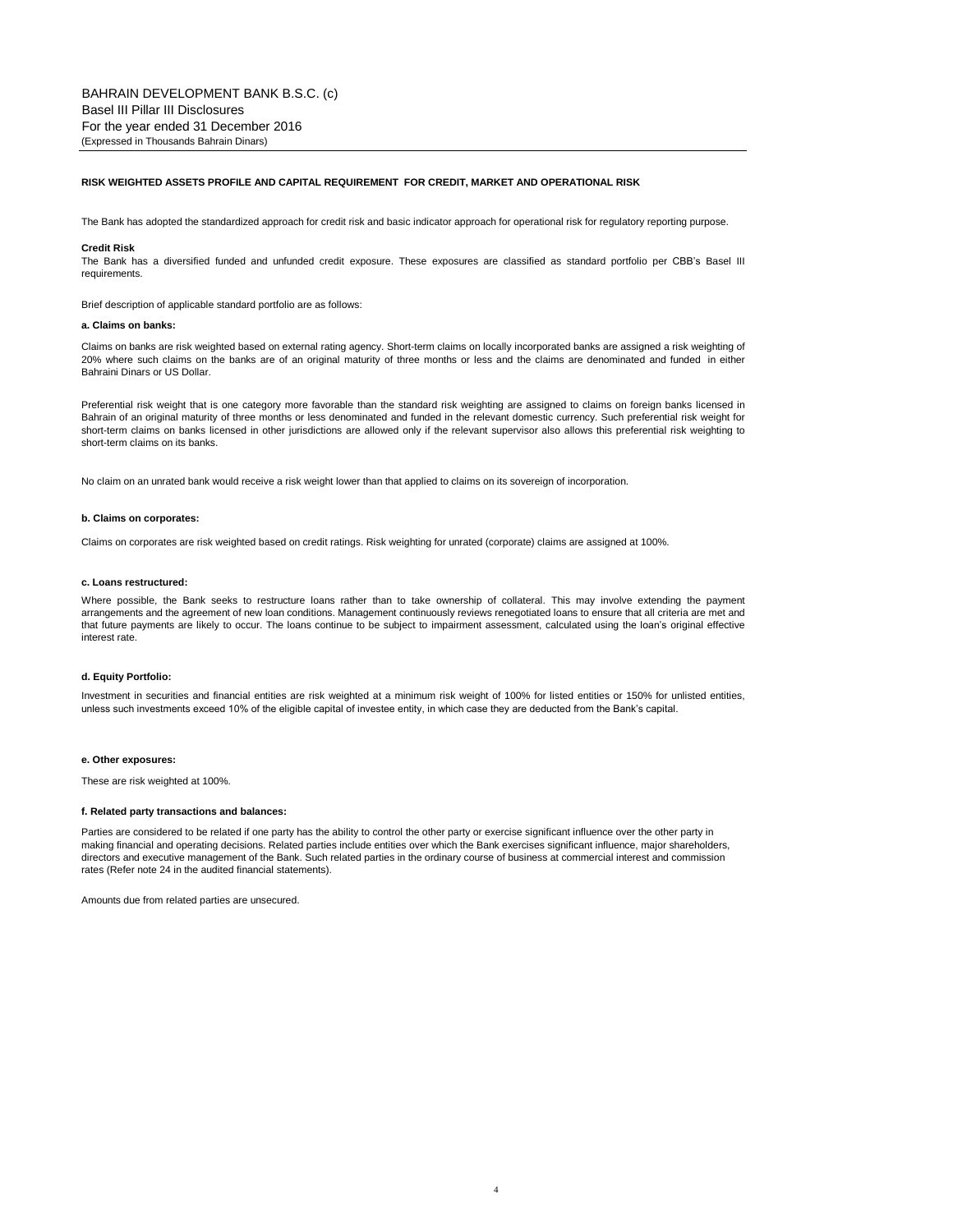#### **TABLE 2 - REGULATORY CAPITAL REQUIREMENT FOR CREDIT RISK**

|                                                               | 2016<br>Capital |
|---------------------------------------------------------------|-----------------|
|                                                               | requirement     |
| Claims on sovereign                                           |                 |
| Claims on public sector entities                              |                 |
| Claims on banks                                               | 1,035           |
| Claims on corporate                                           | 18,171          |
| Regulatory retail exposures                                   |                 |
| Residential retail exposures                                  |                 |
| Equity                                                        | 1,079           |
| Other exposures                                               | 3,647           |
| TOTAL CREDIT RISK CAPITAL REQUIREMENT (STANDARDISED APPROACH) | 23.932          |

### **TABLE 3 - REGULATORY CAPITAL REQUIREMENT FOR MARKET RISK**

The Bank uses the Standardised Approach for calculating market risk capital charges for the following market risk components:

- Equity exposure risk
- Interest rate exposure risk
- Foreign currency exposure risk
- Commodity risk

The Bank's market risk capital charge is largely composed of foreign currency risk arising from the Bank's foreign exchange exposure on investments denominated mainly in kuwaiti dinars, saudi riyals and USD, and interest rate risk arising on the bond portfolio. The capital requirement for market risk using the Standardised Approach as at 31 December 2016 was as follows:

|                                                               |      |                | <b>Capital requirements</b> |
|---------------------------------------------------------------|------|----------------|-----------------------------|
|                                                               | 2016 | <b>Maximum</b> | <b>Minimum</b>              |
| Equity risk capital                                           | ۰    | ٠              |                             |
| Foreign exchange risk capital                                 | 17   | 18             | 17                          |
| Interest rate risk capital                                    |      | ۰              |                             |
| Commodity risk capital                                        | ۰    | -              | -                           |
|                                                               |      |                | 2016                        |
| TOTAL MARKET RISK CAPITAL REQUIREMENT (STANDARDISED APPROACH) |      |                | 27                          |

### **TABLE 4 - REGULATORY CAPITAL REQUIREMENT FOR OPERATIONAL RISK**

The Bank follows the Basic Indicator Approach for assessing the capital requirement for Operational Risk. The capital requirement of BD 2,105 thousands is based on the gross operating income (excluding profit/loss on Investments and any exceptional items of income) for the last 3 years multiplied by 12.5 (the reciprocal of the 8 percent minimum capital ratio) to arrive at the operational risk-weighted exposure.

### **TABLE 5 - GROSS CREDIT EXPOSURES SUBJECT TO CREDIT RISK MITIGANTS (CRM)**

|                                                       | 2016    | 2016<br>Average |
|-------------------------------------------------------|---------|-----------------|
| Balances with Central Bank of Bahrain                 | 3.758   | 2,888           |
| Investment securities                                 | 8,185   | 5,859           |
| Placement with banks and other financial institutions | 37,106  | 25,654          |
| Loans and advances to customers                       | 139,221 | 144.867         |
| Interest Receivable                                   | 206     | 168             |
| Other assets                                          | 2,143   | 1,860           |
| <b>TOTAL FUNDED EXPOSURES</b>                         | 190,619 | 181,296         |
| Contingent liabilities                                | 4,684   | 3,637           |
| Other commitments                                     | 8,293   | 9,939           |
| <b>TOTAL UNFUNDED EXPOSURES</b>                       | 12,977  | 13.576          |
| <b>TOTAL CREDIT RISK EXPOSURE</b>                     | 203,596 | 194,872         |

The gross average credit risk exposure are based on quarterly reporting.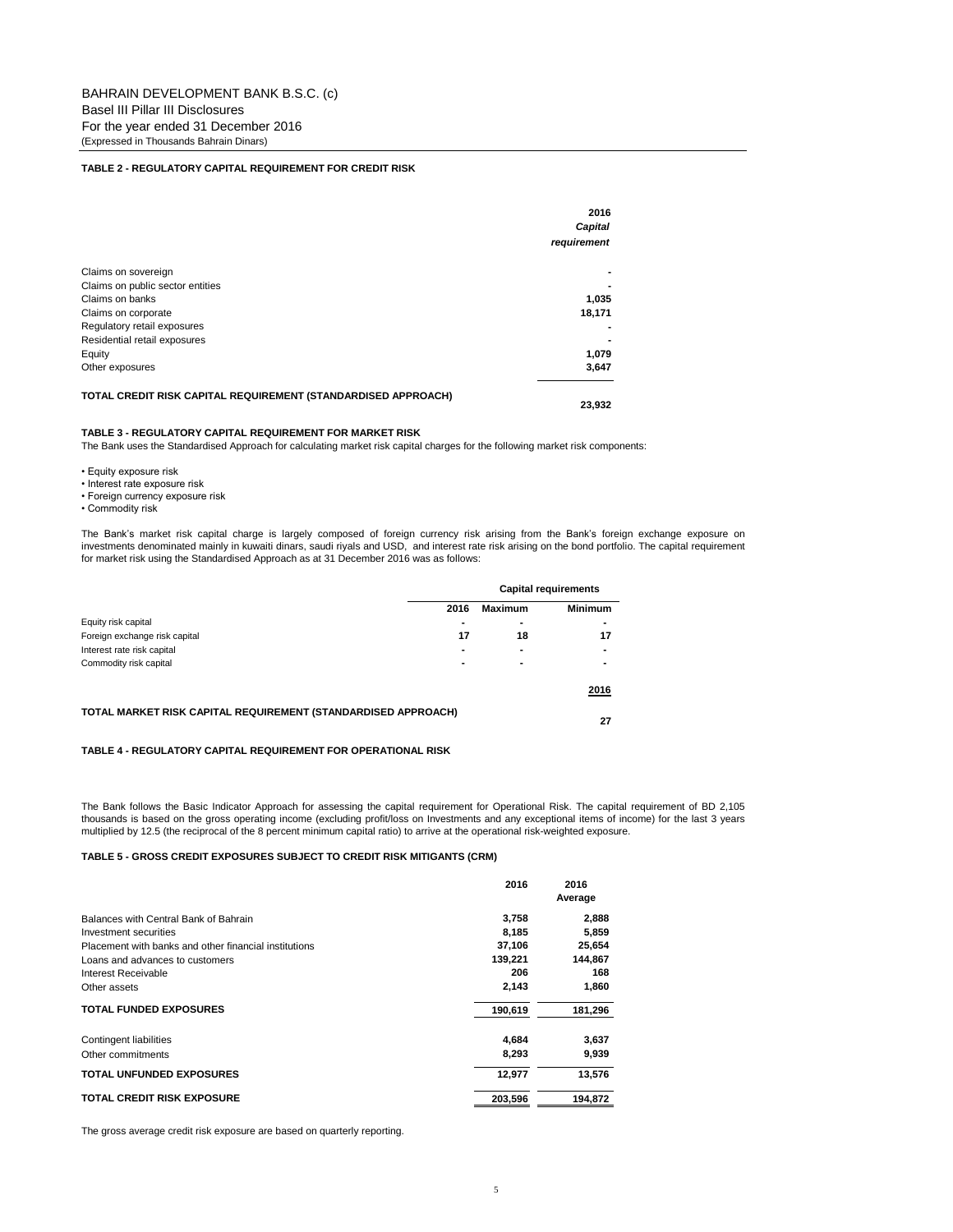## **TABLE 6 - SECTORAL CLASSIFICATION OF GROSS CREDIT EXPOSURES**

|                                       | 2016          |                 |              |  |
|---------------------------------------|---------------|-----------------|--------------|--|
|                                       | <b>Funded</b> | <b>Unfunded</b> | <b>Total</b> |  |
| Banks and financial institutions      | 40,864        |                 | 40,864       |  |
| <b>Trading and Manufacturing</b>      | 72,292        |                 | 72,292       |  |
| <b>Education and Health</b>           | 8,840         |                 | 8,840        |  |
| Hospitality, media and transportation | 11,814        |                 | 11,814       |  |
| <b>Fisheries and Agriculture</b>      | 5,701         |                 | 5,701        |  |
| Food Processing                       | 6,961         |                 | 6,961        |  |
| Government                            | 9,399         |                 | 9,399        |  |
| <b>Others</b>                         | 34,748        | 12,977          | 47,725       |  |
| <b>TOTAL</b>                          | 190,619       | 12,977          | 203,596      |  |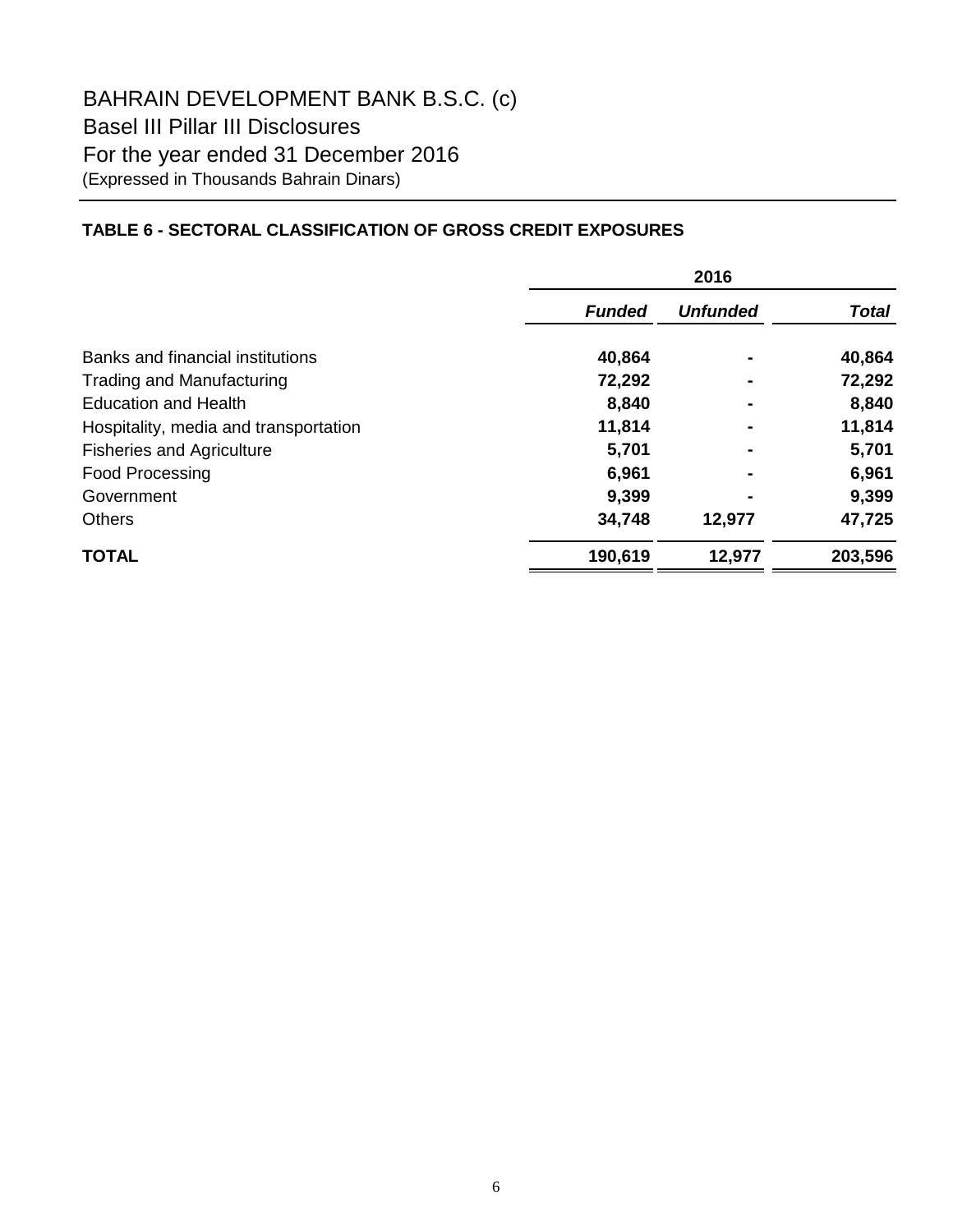BAHRAIN DEVELOPMENT BANK B.S.C. (c) Basel III Pillar III Disclosures For the year ended 31 December 2016 (Expressed in Thousands Bahrain Dinars)

## **TABLE 7 - CREDIT CONCENTRATION GREATER THAN 15% INDIVIDUAL OBLIGOR LIMIT**

Total credit exposures in excess of 15% individual obligor limit **-** 

### **Impairment of assets**

The Bank assesses at each reporting date whether there is any objective evidence that a specific financial asset is impaired. A financial asset is deemed to be impaired if, and only if, there is objective evidence of impairment as a result of one or more events that has occurred after the initial recognition of the asset (an incurred "impairment event") and that impairment event (or events) has an impact on the estimated future cash flows of the financial asset that can be reliably estimated. Evidence of impairment may include indications that the borrower is experiencing significant financial difficulty, default or delinquency in interest or principal payments, the probability that it will enter bankruptcy or other financial reorganisation and where observable data indicate that there is a measurable decrease in the estimated future cash flows, such as changes in arrears or economic conditions that correlate with defaults.

## **Restructured Credit Facilities**

The Bank have BD 6,909 restructured credit facilities during the year period ended 31 December 2016. Restructuring concessions mainly related to defferal of loan installments to assist customers overcome temporary cash crunch situations or to realign the repayment with the borrower's revised cash flow projections.

## **Past due exposures**

This includes claims, for which the repayment is overedue for more than 90 days. The risk weighting for such loans is either 100 percent or 150 percent is applied depending on the level of provisions maintained against the assets.

## **Highly leveraged counterparties**

The Bank does not lend to highly leveraged and other high risk counterparties as defined in PD-1-3-24(e).

## **TABLE 8 - COUNTERPARTY WISE BREAKDOWN OF NON PERFORMING LOANS AND IMPAIRMENT PROVISION**

|                                  | 2016                                                          |                              |                        |                  |                                 |  |  |
|----------------------------------|---------------------------------------------------------------|------------------------------|------------------------|------------------|---------------------------------|--|--|
|                                  | <b>Impaired</b><br>and past<br>due loans<br>(after provision) | <b>Specific</b><br>provision | Charge for the<br>year | <b>Write off</b> | <b>Collective</b><br>impairment |  |  |
| Project finance                  | 36,011                                                        | 14,055                       | 1,904                  | 294              | 940                             |  |  |
| <b>Fisheries and Agriculture</b> | 2,252                                                         | ۰                            | ۰                      | ۰                | ٠                               |  |  |
| <b>TOTAL</b>                     | 38,263                                                        | 14,055                       | 1,904                  | 294              | 940                             |  |  |

7

**2016**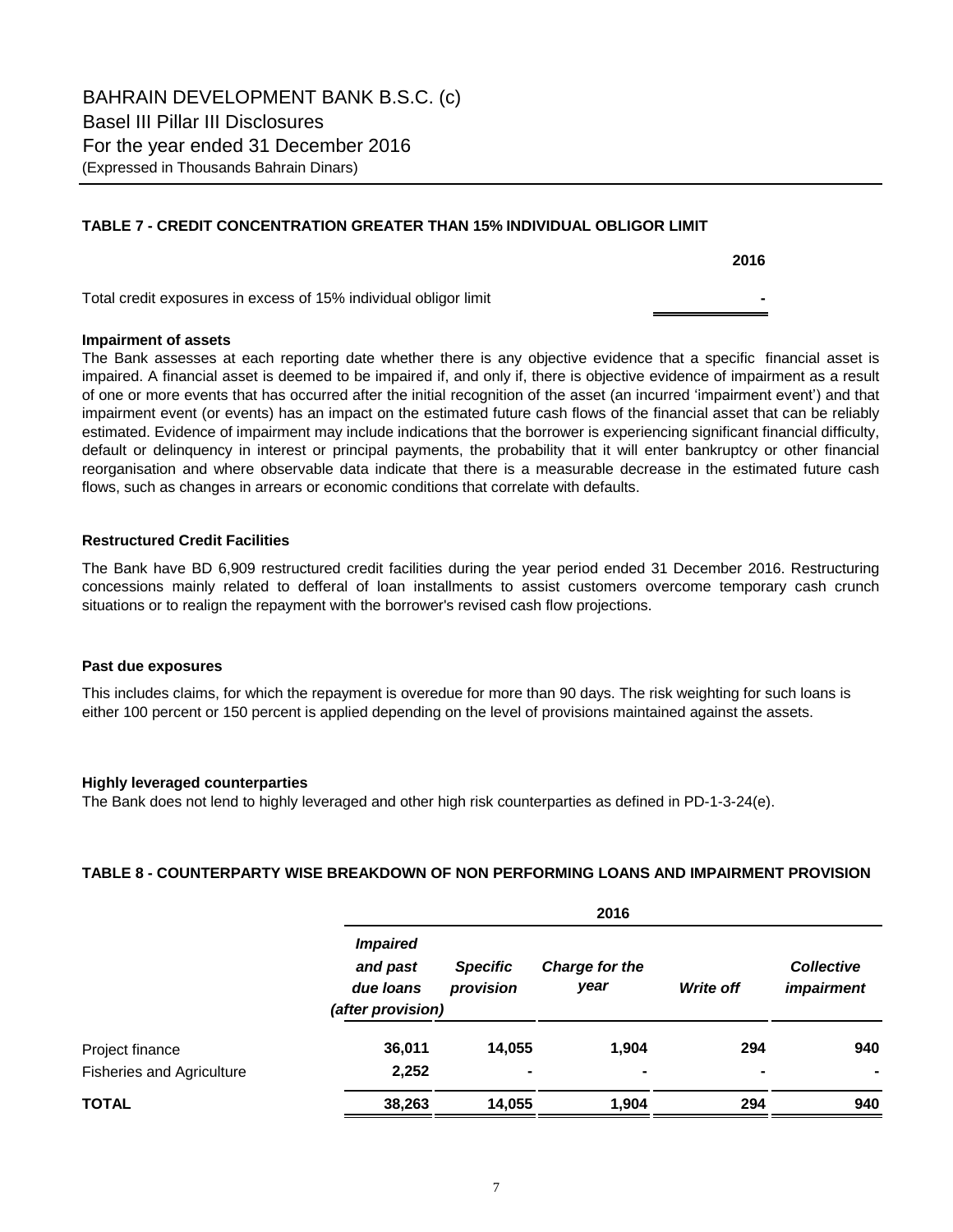### **TABLE 9 - RESIDUAL CONTRACTUAL MATURITY**

*Maturity analysis of assets and liabilities*

The table below summarises the maturity profile of the Group's assets and liabilities as at 31 December 2016.

|                                                 | Up to 1                  | 1 to 3    | 3 to 6   | 6 months  | 1 to $3$                 | 3 to 5 | 5 to 10 | 10 to 20 | Above 20       |              |
|-------------------------------------------------|--------------------------|-----------|----------|-----------|--------------------------|--------|---------|----------|----------------|--------------|
| 2016                                            | month                    | months    | months   | to 1 year | years                    | years  | years   | years    | years          | <b>Total</b> |
| <b>Assets</b>                                   |                          |           |          |           |                          |        |         |          |                |              |
| Cash and balances with Central Bank of Bahrain  | 4,095                    |           |          |           |                          |        |         |          | $\blacksquare$ | 4,095        |
| Due from banks and other financial institutions | 25,237                   | 905       | 10,964   |           | $\overline{\phantom{a}}$ |        | ۰       |          | $\blacksquare$ | 37,106       |
| Accounts receivable and other assets            |                          |           | 2,766    |           |                          |        |         |          |                | 2,766        |
| Loans and advances to customers                 | 2,887                    | 955       | 1,615    | 3,618     | 35,000                   | 66,525 | 27,182  | 1,439    | $\blacksquare$ | 139,221      |
| Investment securities                           | 8,327                    |           | ٠        |           |                          |        | 5,893   |          | $\blacksquare$ | 14,220       |
| Investment in associates                        | ٠                        |           |          |           | $\overline{\phantom{a}}$ |        | 419     |          |                | 419          |
| Investment property                             | ٠                        |           |          |           | $\overline{\phantom{a}}$ |        |         |          | 12,264         | 12,264       |
| Property, plant and equipment                   | ٠                        |           |          |           |                          |        |         |          | 1,242          | 1,242        |
| <b>Total assets</b>                             | 40,546                   | 1,860     | 15,345   | 3,618     | 35,000                   | 66,525 | 33,494  | 1,439    | 13,506         | 211,333      |
| Liabilities                                     |                          |           |          |           |                          |        |         |          |                |              |
| Deposits                                        | 33,354                   | 23,116    | 9,697    | 3,049     | ٠                        |        |         |          | $\blacksquare$ | 69,216       |
| Accounts payable and other liabilities          | ٠                        |           | 5,606    |           |                          |        |         |          | $\blacksquare$ | 5,606        |
| Long term loans                                 | $\overline{\phantom{a}}$ | 251       | 1,391    | 2,899     | 14,091                   | 14,024 | 18,988  | 4,506    | $\blacksquare$ | 56,150       |
| <b>Total liabilities</b>                        | 33,354                   | 23,367    | 16,694   | 5,948     | 14,091                   | 14,024 | 18,988  | 4,506    |                | 130,972      |
| Net liquidity gap                               | 7,192                    | (21, 507) | (1, 349) | (2, 330)  | 20,909                   | 52,501 | 14,506  | (3,067)  | 13,506         |              |

Residual contractual maturity of loans and advances is based on the final maturity of the loan and not based on the payment schedule of the loan. The changes relating to restatement of loans and<br>advances have been included

8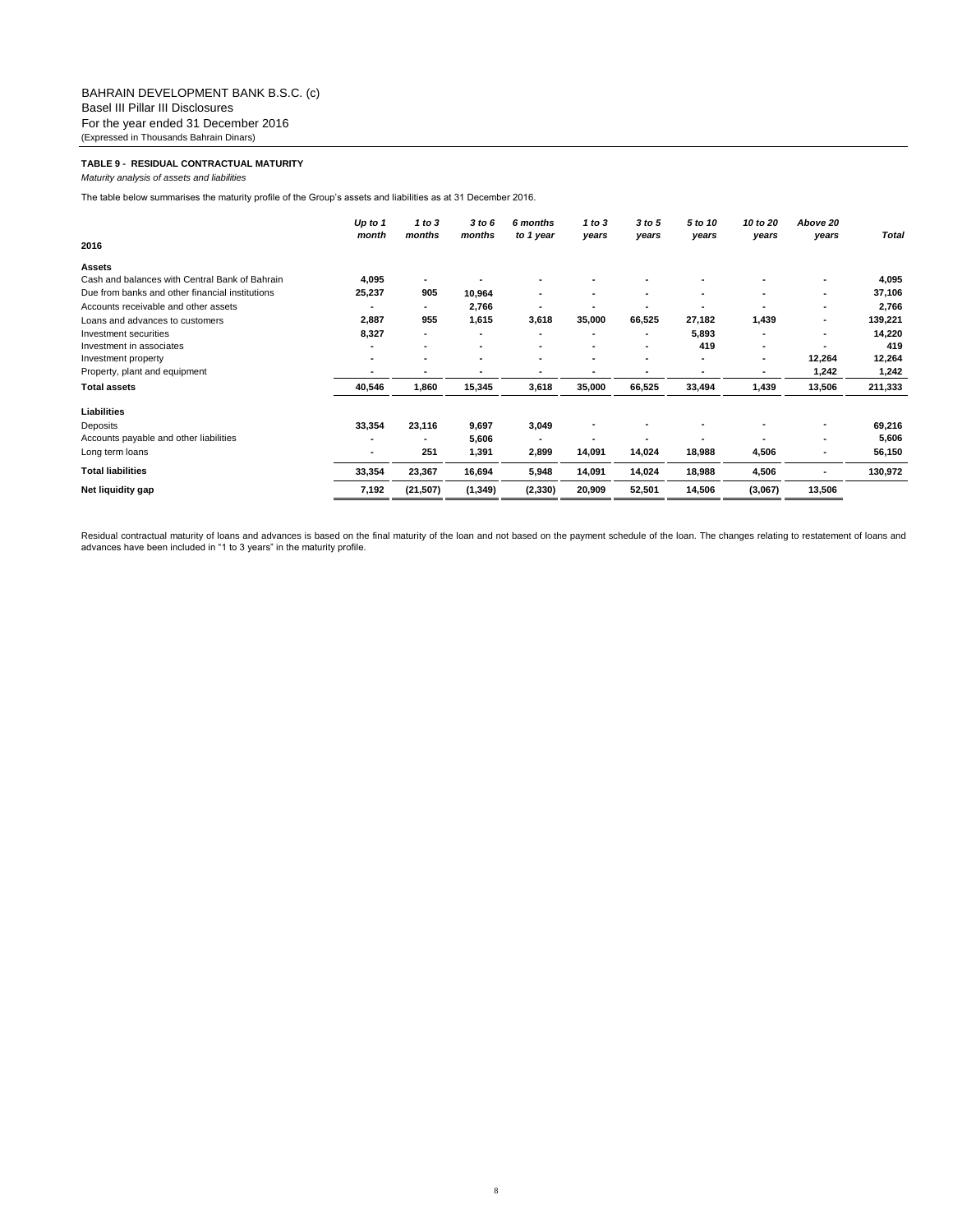### **TABLE 10 - GEOGRAPHICAL DISTRIBUTION OF IMPAIRMENT PROVISIONS FOR LOANS AND ADVANCES TO CUSTOMERS**

Bank and its subsidiary is operated locally and loans granted to Bahrain entities and persons only.

|                               | 2016   |
|-------------------------------|--------|
| <b>Bahrain</b>                |        |
| Specific impairment provision | 14,055 |
| <b>TOTAL</b>                  | 14,055 |

### **TABLE 11 - MOVEMENT IN IMPAIRMENT PROVISION FOR LOANS AND ADVANCES TO CUSTOMERS**

|                                       |                        |                   |              | 2016                             |                   |                |          |
|---------------------------------------|------------------------|-------------------|--------------|----------------------------------|-------------------|----------------|----------|
|                                       | <b>Project finance</b> |                   |              | <b>Fisheries and agriculture</b> |                   |                |          |
|                                       | <b>Specific</b>        | <b>Collective</b> | <b>Total</b> | <b>Specific</b>                  | <b>Collective</b> | <b>Total</b>   | Total    |
| Balance at 1 January 2016             | 12,445                 | 873               | 13,318       | ۰                                | $\blacksquare$    | $\blacksquare$ | 13,318   |
| Amounts written off during the period | (294)                  | ۰.                | (294)        | ۰                                | $\blacksquare$    | $\sim$         | (294)    |
| Charge for the period                 | 4,477                  | 67                | 4.544        | $\sim$                           | ۰                 | $\blacksquare$ | 4.544    |
| Recoveries during the period          | (2, 573)               | ۰.                | (2,573)      | $\blacksquare$                   | ۰                 | $\blacksquare$ | (2, 573) |
| At 31 December 2016                   | 14,055                 | 940               | 14,995       | $\blacksquare$                   | $\blacksquare$    | ۰              | 14,995   |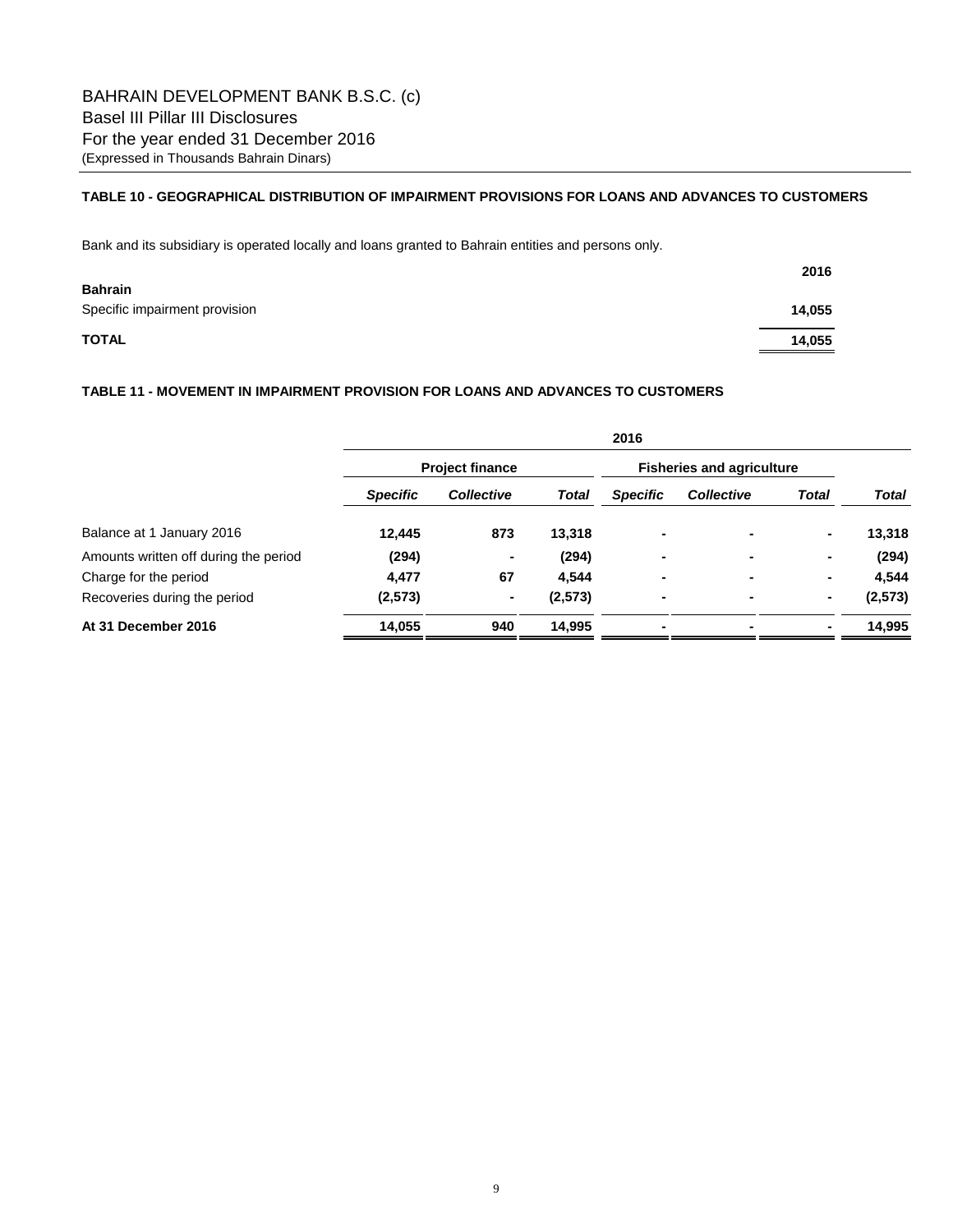# BAHRAIN DEVELOPMENT BANK B.S.C. (c) Basel III Pillar III Disclosures For the year ended 31 December 2016 (Expressed in Thousands Bahrain Dinars)

# **TABLE 12 - PAST DUE LOANS AND OTHER ASSETS - AGE ANALYSIS**

## **i) By Geographical area**

|                | 2016                                  |                          |                        |              |  |
|----------------|---------------------------------------|--------------------------|------------------------|--------------|--|
|                | <b>Three</b><br>months to<br>one year | One<br>to three<br>vears | Over<br>three<br>vears | <b>Total</b> |  |
| <b>Bahrain</b> | 27,991                                | 513                      | 179                    | 28,683       |  |
| <b>TOTAL</b>   | 27,991                                | 513                      | 179                    | 28,683       |  |

## **ii) By Counterparty wise**

|                                  | <b>Three</b><br>months to<br>one year | <b>One</b><br>to three<br>years | Over<br>three<br>years | <b>Total</b> |
|----------------------------------|---------------------------------------|---------------------------------|------------------------|--------------|
| Project finance                  | 25,739                                | 513                             | ٠                      | 26,252       |
| <b>Fisheries and Agriculture</b> | 2,252                                 | $\blacksquare$                  | ۰                      | 2,252        |
| <b>Other Assets</b>              | $\blacksquare$                        | $\blacksquare$                  | 179                    | 179          |
| <b>TOTAL</b>                     | 27,991                                | 513                             | 179                    | 28,683       |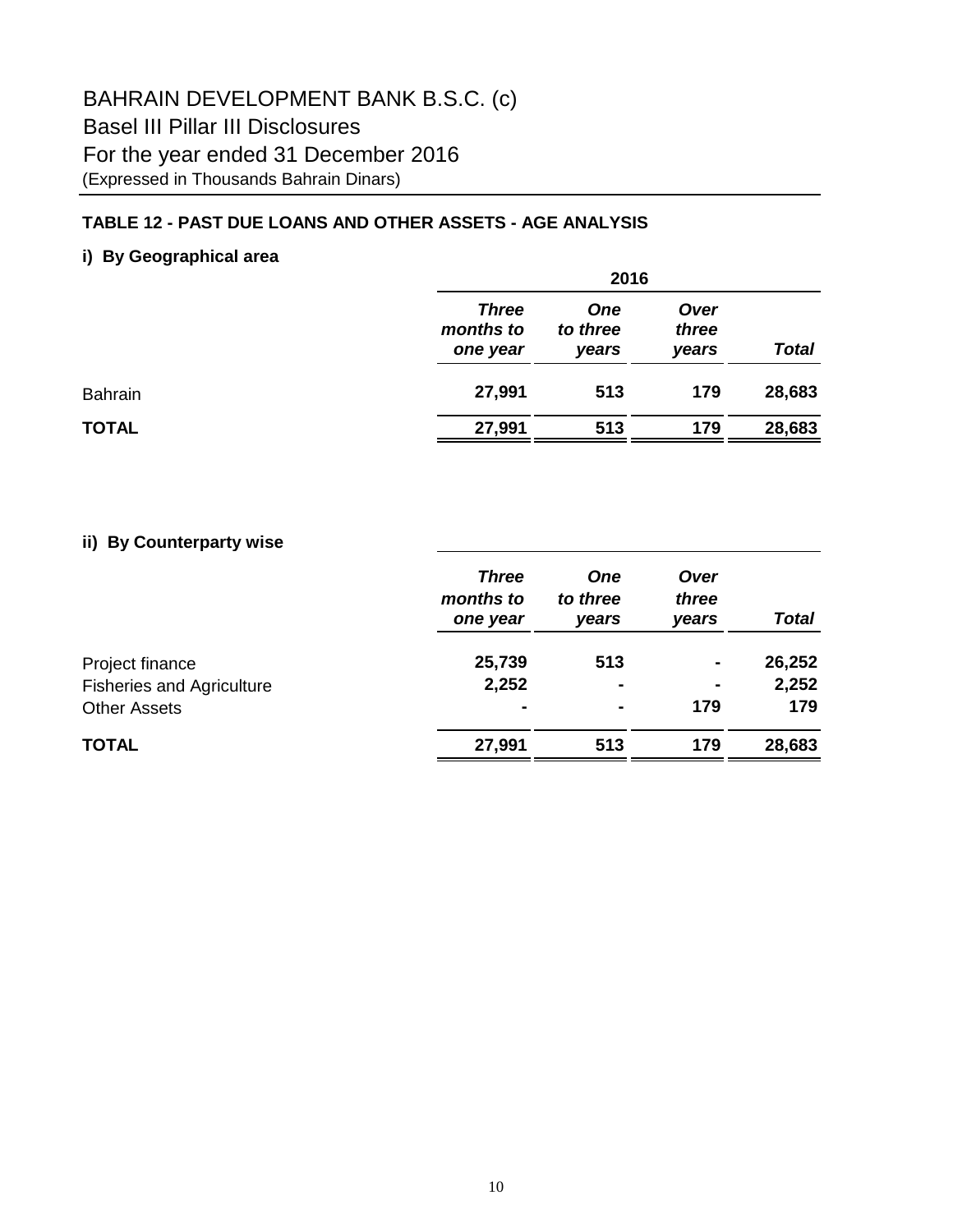### **TABLE 13 - CREDIT RISK EXPOSURE POST CREDIT RISK MITIGATION AND CREDIT CONVERSION**

|                                  | 2016    |
|----------------------------------|---------|
| Claims on sovereign              |         |
| Claims on public sector entities |         |
| Claims on banks                  | 8,280   |
| Claims on corporate              | 131,532 |
| Past due exposures               | 13,837  |
| Equity                           | 8,633   |
| Other exposures                  | 29,174  |
| <b>TOTAL</b>                     | 191,456 |

## **TABLE 14 - ELIGIBLE FINANCIAL COLLATERAL AND GUARANTEES**

Collateral from borrowers consist of cash deposits, letters of guarantee and real estate properties. Management monitors the market value of collateral, requests additional collateral in accordance with the underlying agreement and evaluates the adequacy of the allowance for impairment.

|                                  | 2016           |            |
|----------------------------------|----------------|------------|
|                                  | <b>Gross</b>   | Eligible   |
|                                  | exposure       | <b>CRM</b> |
| Claims on sovereign              | $\blacksquare$ |            |
| Claims on public sector entities | $\blacksquare$ |            |
| <b>Claims on MDBs</b>            | $\blacksquare$ |            |
| Claims on banks                  | 8,280          |            |
| Claims on corporate              | 145,369        | 1,045      |
| Equity                           | 8,633          |            |
| Other exposures                  | 29,174         |            |
| <b>TOTAL</b>                     | 191,456        | 1,045      |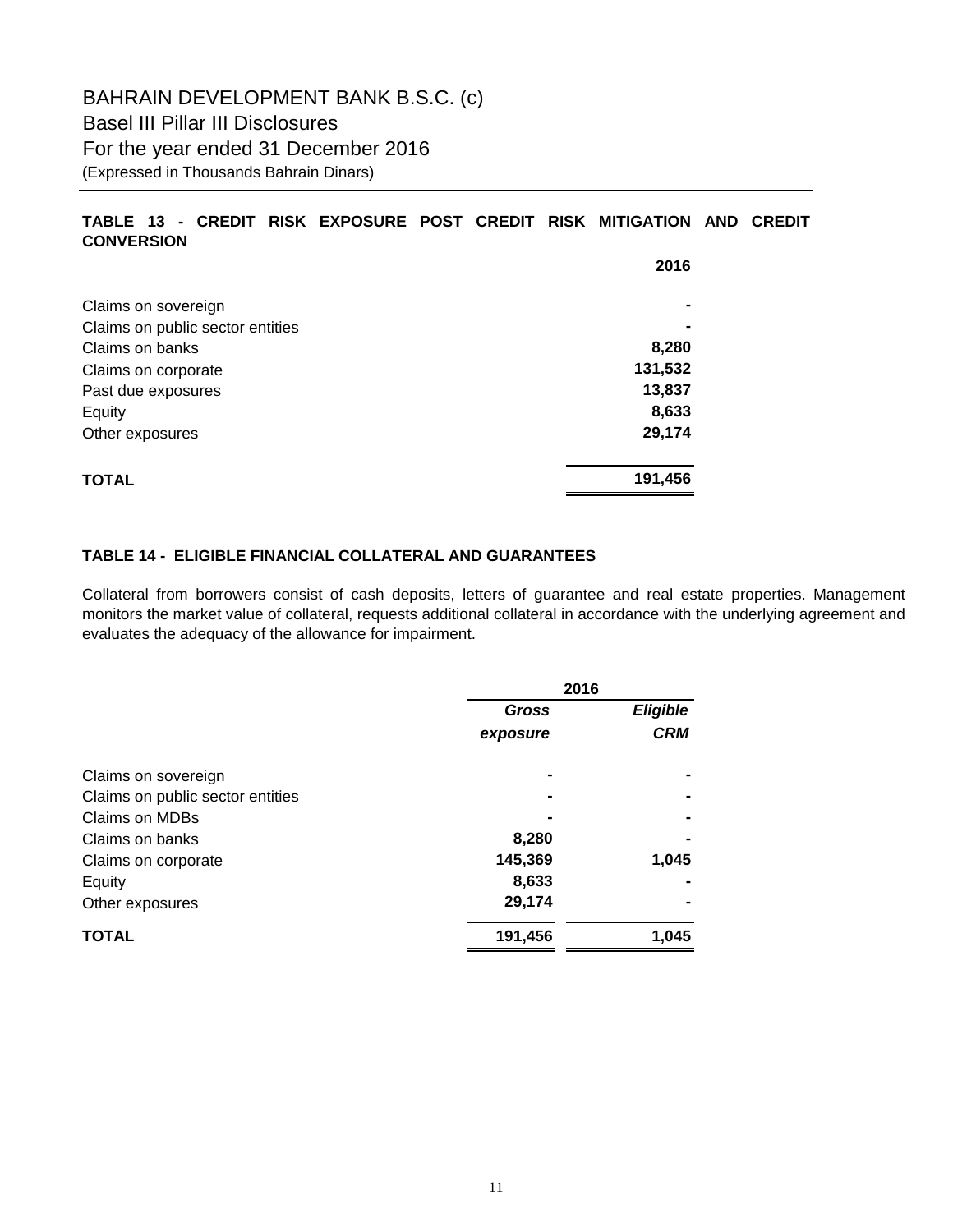## **TABLE 15 - SENSITIVITY ANALYSIS - INTEREST RATE RISK (IRRBB)**

Impact on net interest income for the year ended 31 December 2016

|                        | 2016     |
|------------------------|----------|
| <b>Bahraini Dinar</b>  |          |
| Assets                 | 213,618  |
| Liabilities            | 177,774  |
| $(+)$ 200 basis points | 717      |
| (-) 200 basis points   | (717)    |
|                        |          |
| <b>US Dollar</b>       |          |
| Assets                 | 77,754   |
| Liabilities            | 55,590   |
| $(+)$ 200 basis points | 443      |
| (-) 200 basis points   | (443)    |
|                        |          |
| <b>Kuwaiti Dinar</b>   |          |
| Assets                 | 4,043    |
| Liabilities            | 3,839    |
| $(+)$ 200 basis points | 4        |
| (-) 200 basis points   | (4)      |
| Saudi Riyals           |          |
| Assets                 | 9,618    |
| Liabilities            | 9,612    |
| $(+)$ 200 basis points | $\bf{0}$ |
|                        |          |
| (-) 200 basis points   | (0)      |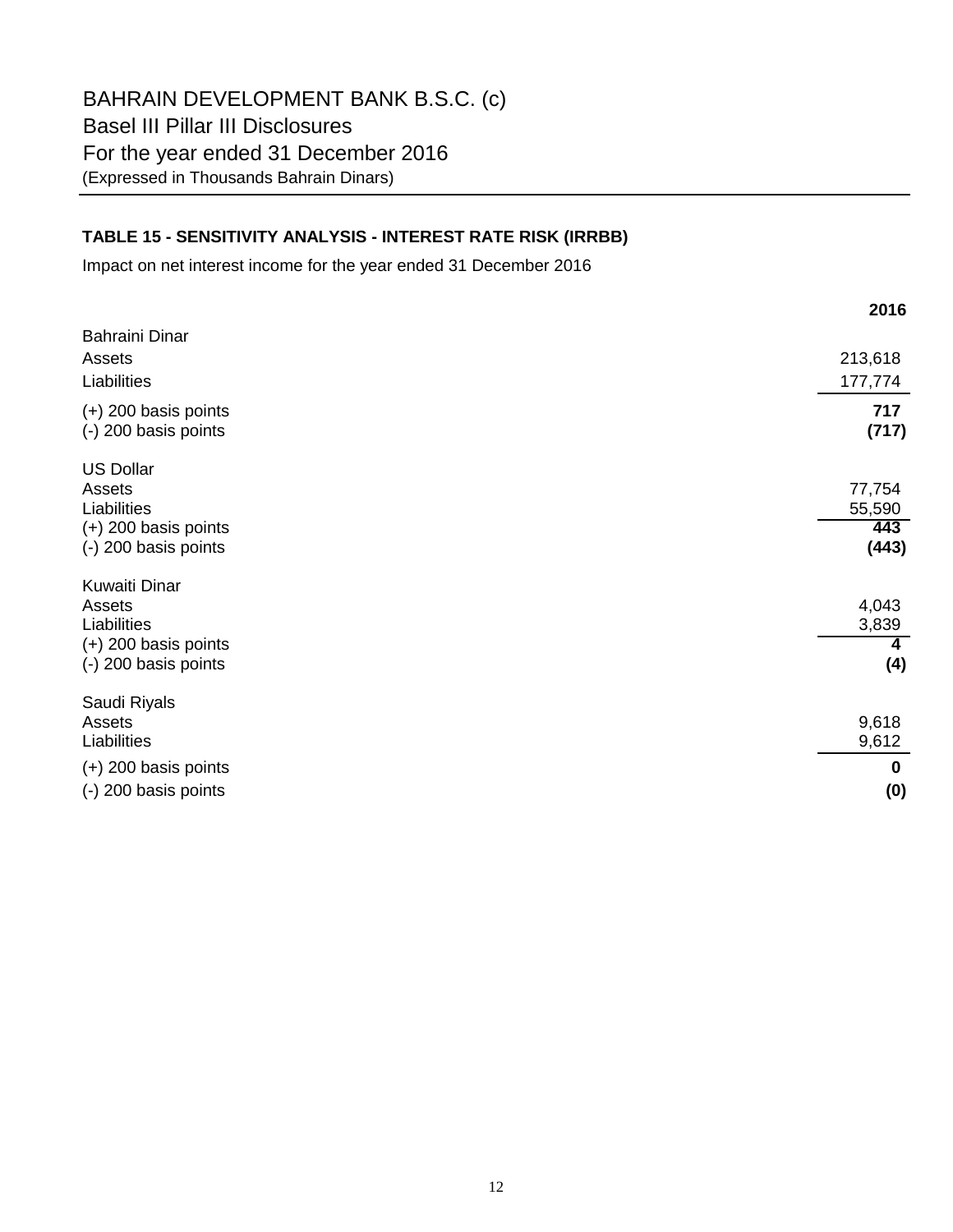### **TABLE 16 - MARKET RISK, INTEREST RATE GAP**

#### **Market risk**

Market risk is defined as potential adverse changes in the fair value or future cash flows of a trading position or portfolio of financial instruments resulting from the movement of market variables, such as interest rates, currency rates, equity prices and commodity prices, market indices as well as volatilities and correlations between markets. As its primary tool, the Bank measures its market risk exposure using the Standardised Approach under Basel III.

#### **Interest rate risk**

Interest rate risk arises from the possibility that changes the interest rates will affect future profitability or the fair values of the financial instruments. The Bank is exposed to interest rate risks due to mismatches of interest rate repricing on maturity of assets and liabilities. Positions are monitored periodically to ensure that this is maintained within the established limits. The Banks assets and liabilities reprice only on maturity.

The Bank's interest rate sensitivity position is based on the maturity dates, as follows

|                                                | Up to $1$<br>month | 1 to $3$<br>months | 3 to 6<br>months | 6 months to<br>1 year | 1 to 5 years | Over 5<br>years | Non-<br>interest<br>bearing | Total   |
|------------------------------------------------|--------------------|--------------------|------------------|-----------------------|--------------|-----------------|-----------------------------|---------|
| 2016                                           |                    |                    |                  |                       |              |                 |                             |         |
| <b>Assets</b>                                  |                    |                    |                  |                       |              |                 |                             |         |
| Cash and balances with Central Bank of Bahrain |                    |                    |                  | ۰                     |              | ٠               | 4,095                       | 4,095   |
| Due from banks and other financial             |                    |                    |                  |                       |              |                 |                             |         |
| institutions                                   | 25,237             | 905                | 10,964           | ۰                     |              | ٠               |                             | 37,106  |
| Accounts receivable and other assets           | 8,185              |                    |                  | ٠                     |              | ٠               | 22,726                      | 30,911  |
| Loans and advances to customers                | 2,887              | 955                | 1,615            | 3,618                 | 101,525      | 28,621          |                             | 139,221 |
| <b>Total assets</b>                            | 36,309             | 1,860              | 12,579           | 3,618                 | 101,525      | 28,621          | 26,821                      | 211,333 |
| <b>Liabilities</b>                             |                    |                    |                  |                       |              |                 |                             |         |
| Deposits                                       | 33,354             | 23,116             | 9,697            | 3,049                 |              |                 |                             | 69,216  |
| Accounts payable and other liabilities         |                    |                    |                  | ۰                     |              |                 | 5,606                       | 5,606   |
| Long term loans                                |                    | 251                | 1,391            | 2,899                 | 28,115       | 23,494          |                             | 56,150  |
| <b>Total liabilities</b>                       | 33,354             | 23,367             | 11,088           | 5,948                 | 28,115       | 23,494          | 5,606                       | 130,972 |
| Net liquidity gap                              | 2,955              | (21, 507)          | 1,491            | (2, 330)              | 73,410       | 5,127           | 21,215                      |         |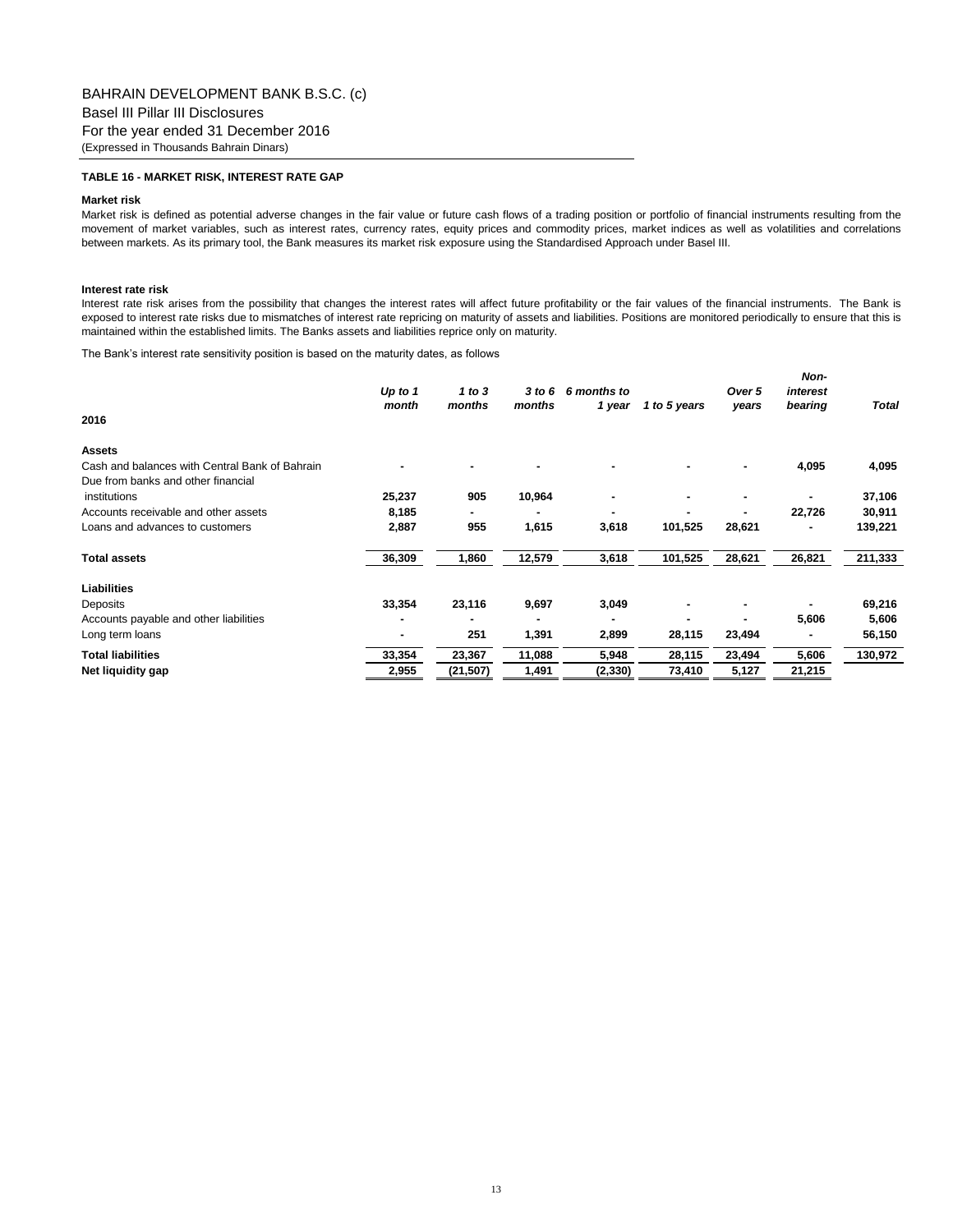### **TABLE 17 - EQUITY POSITION IN THE BANKING BOOK**

|                                                                                                                  | 2016                   |                        |
|------------------------------------------------------------------------------------------------------------------|------------------------|------------------------|
|                                                                                                                  | <b>Net</b><br>exposure | Capital<br>requirement |
| Publicly traded                                                                                                  | 6,162                  | 770                    |
| Privately held                                                                                                   | 8,058                  | 1,007                  |
| <b>TOTAL</b>                                                                                                     | 14,220                 | 1,778                  |
| <b>TABLE 18 - GAINS ON EQUITY INVESTMENTS</b>                                                                    |                        | 2016                   |
| (i) Realised gains/ (losses) recognised in the statement of profit or loss on sale                               |                        | 15                     |
| (ii) Unrealised gains/ (losses) recognised in the statement of financial position but not through profit or loss |                        |                        |
| (iii) Unrealised losses relating to fair value changes of FVTPL investments in profit or loss                    |                        | (326)                  |

The Bank does not have any equity investments subject to supervisory transition or grandfathering provisions.

#### **TABLE 19 - OPERATIONAL AND LEGAL RISKS**

Operational risk is the risk of loss arising from errors that can be made in instructing payments or settling transactions, breakdown in technology and internal control systems. The Bank uses the Basic Indicator Approach under the Basel III framework for measuring and managing its operatinonal risk. Currently, the Bank conducts its business from a single location. BDB is a retail bank with some restrictions and accordingly, the number of client relationships and volume of transactions at BDB are moderate on average.

BDB's operations are conducted according to well-defined procedures. These procedures include a comprehensive system of internal controls, including segregation of duties and other internal checks, which are designed to prevent either inadvertent staff errors or malfeasance prior to the release of a transaction. The Bank also engages in subsequent monitoring of accounting records, daily reconciliation of cash and securities accounts and other checks to enable it detect any erroneous or improper transactions which may have occurred. Specific limits are set up to mitigate and monitor the Bank"s exposure.

Operational risk is managed by the Risk management department. The scope of the Internal Audit department encompasses audits and reviews of all business units, support services and branches. The internal audit process focuses primarily on assessing risks and controls and ensuring compliance with established policies, procedures and delegated authorities. Products and services are reviewed by the Internal Audit department and assessed for operational risks. The Internal Audit department is operationally independent and reports significant internal control deficiencies to the Audit Committee.

The Bank has a Business Continuity Plan (BCP) to ensure that the critical activities are supported in case of an emergency. The BCP is approved by the Board of Directors.

Bank's ICAAP limit of 25% has been fixed to absorb any unforseen event as compared to regulatory capital requirement of 12.5%.

Legal risk is the risk arising from the potential that unenforceable contracts, lawsuits or adverse judgments can disrupt or otherwise negatively affect the operations of the group. The Group has developed controls and procedures to identify legal risks and believes that losses will not be material.

**2016**

### **TABLE 20 - FINES & PENALTY Amount in BHD Actual**

Penalty paid to Central Bank of Bahrain **340**

The majoroty of the penalties are related to the delays in the Fawri payments/ transfers processing within the stated real time sessions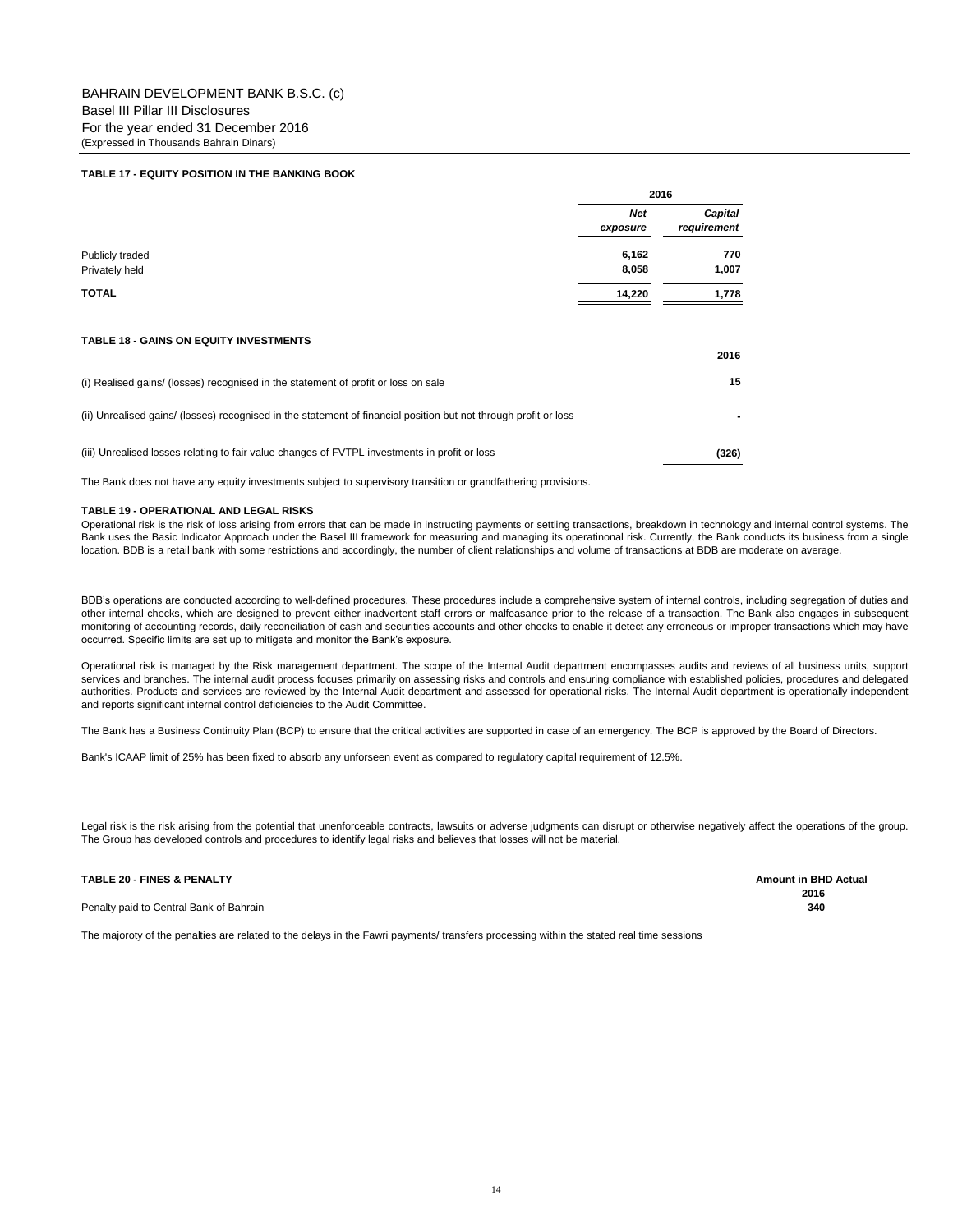## **Composition of capital disclosure requirements**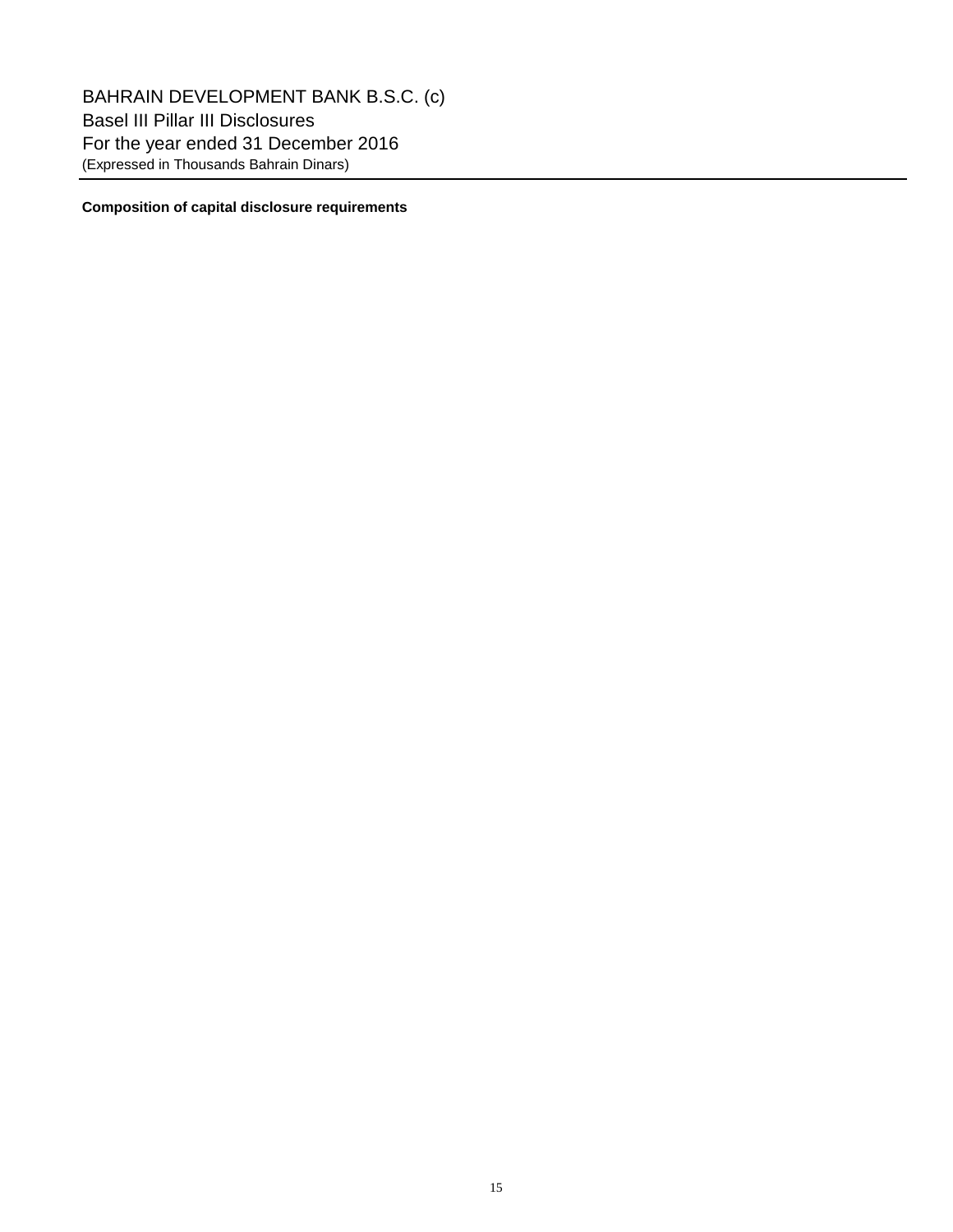# **BAHRAIN DEVELOPMENT BANK B.S.C. (c)**

**Composition of capital disclosure requirements As at 31 December 2016**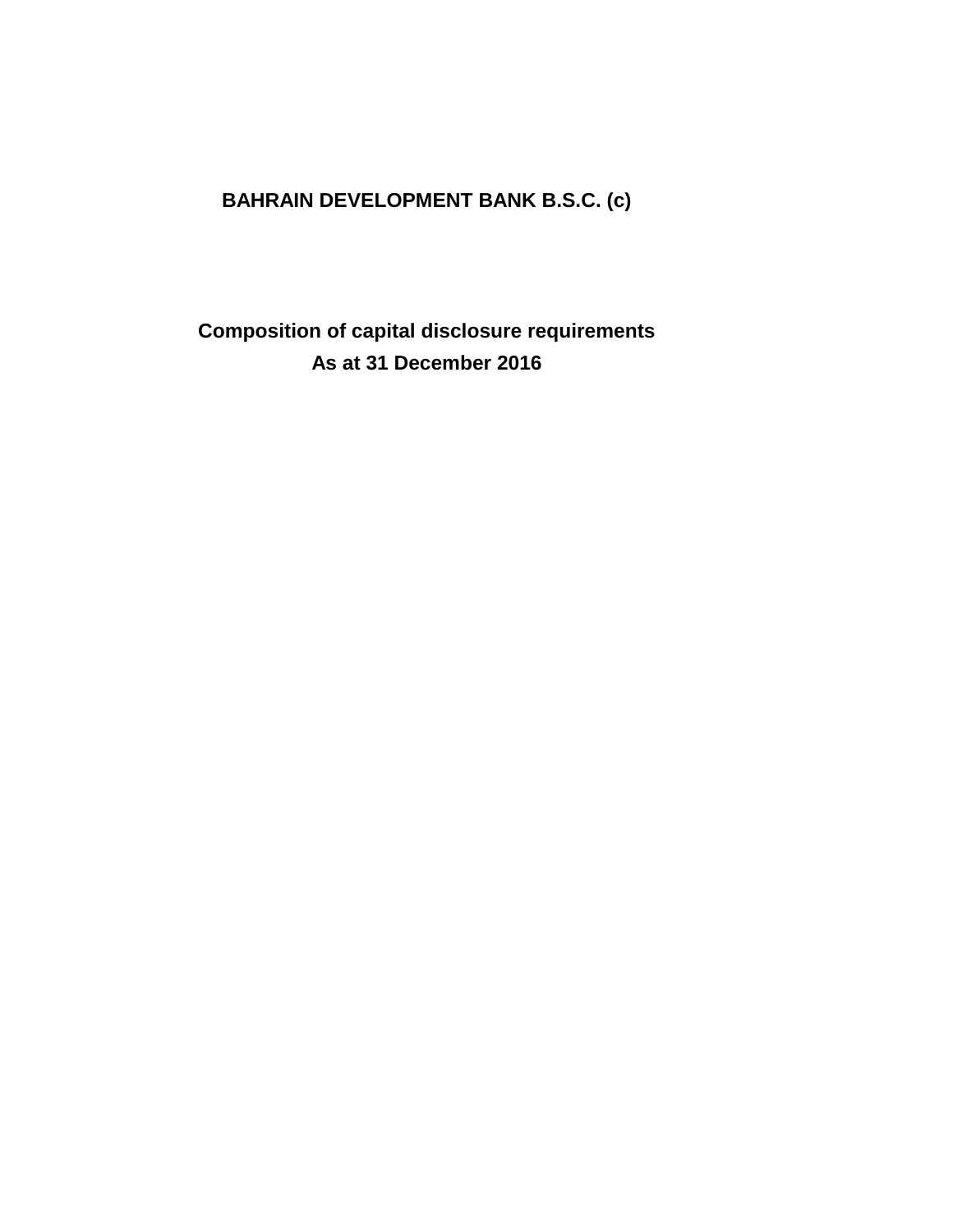## BAHRAIN DEVELOPMENT BANK B.S.C. (c) For the year ended 31 December 2016

|                                                                                     | Page no |
|-------------------------------------------------------------------------------------|---------|
| Balance sheet under the regulatory scope of consolidation - Step 1                  |         |
| Reconcilation of published financial balance sheet to regulatory reporting - Step 2 | 2       |
| <b>Composition of Capital Common Template (transition) - Step 3</b>                 | $3 - 4$ |
| Disclosure template for main feature of regulatory capital instruments              | 5       |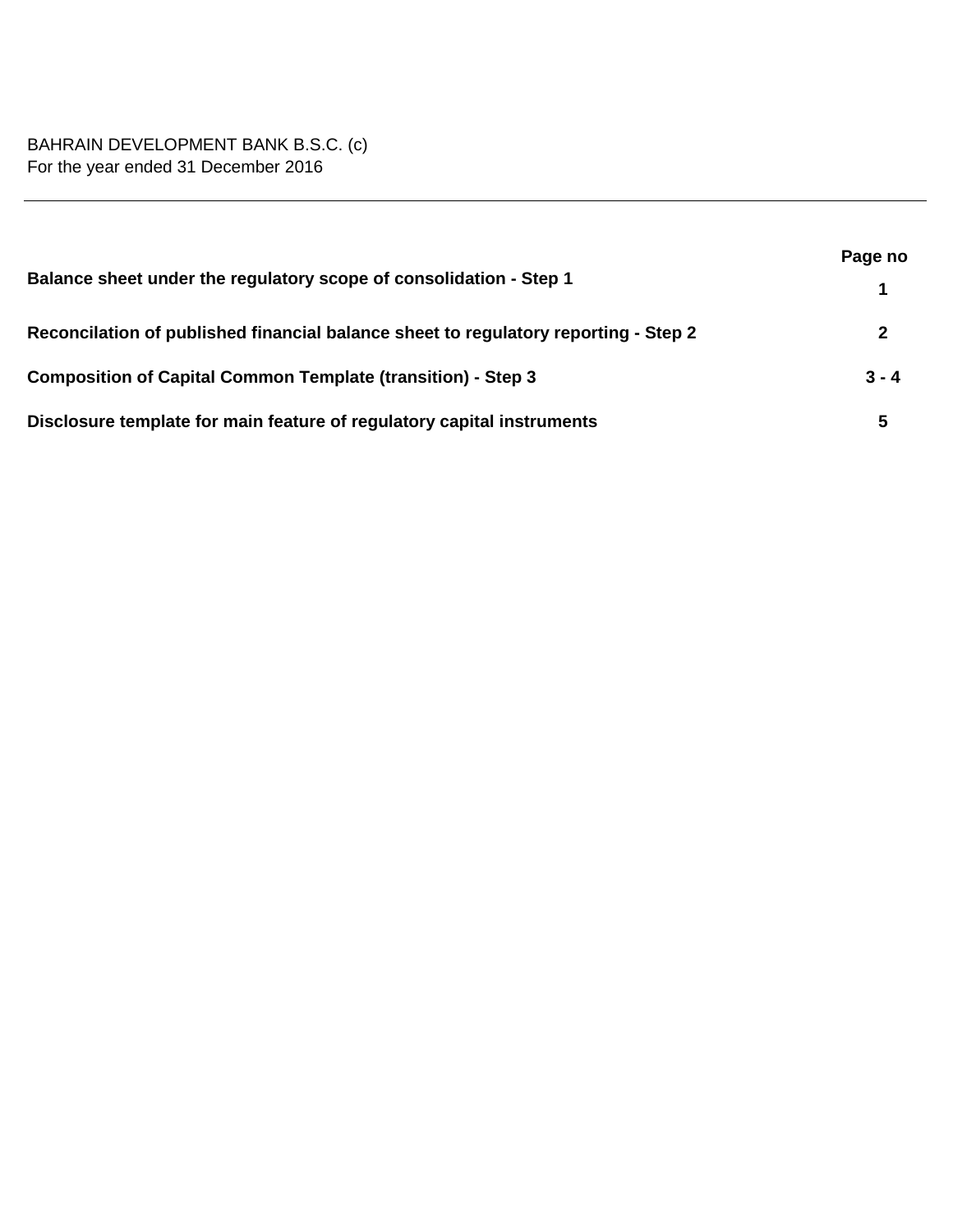BAHRAIN DEVELOPMENT BANK B.S.C. (c) For the year ended 31 December 2016

### **Step 1: Balance sheet under the regulatory scope of consolidation**

This step in not applicable to the Bank since the scope of regulatory consolidation and accounting consolidation is identical.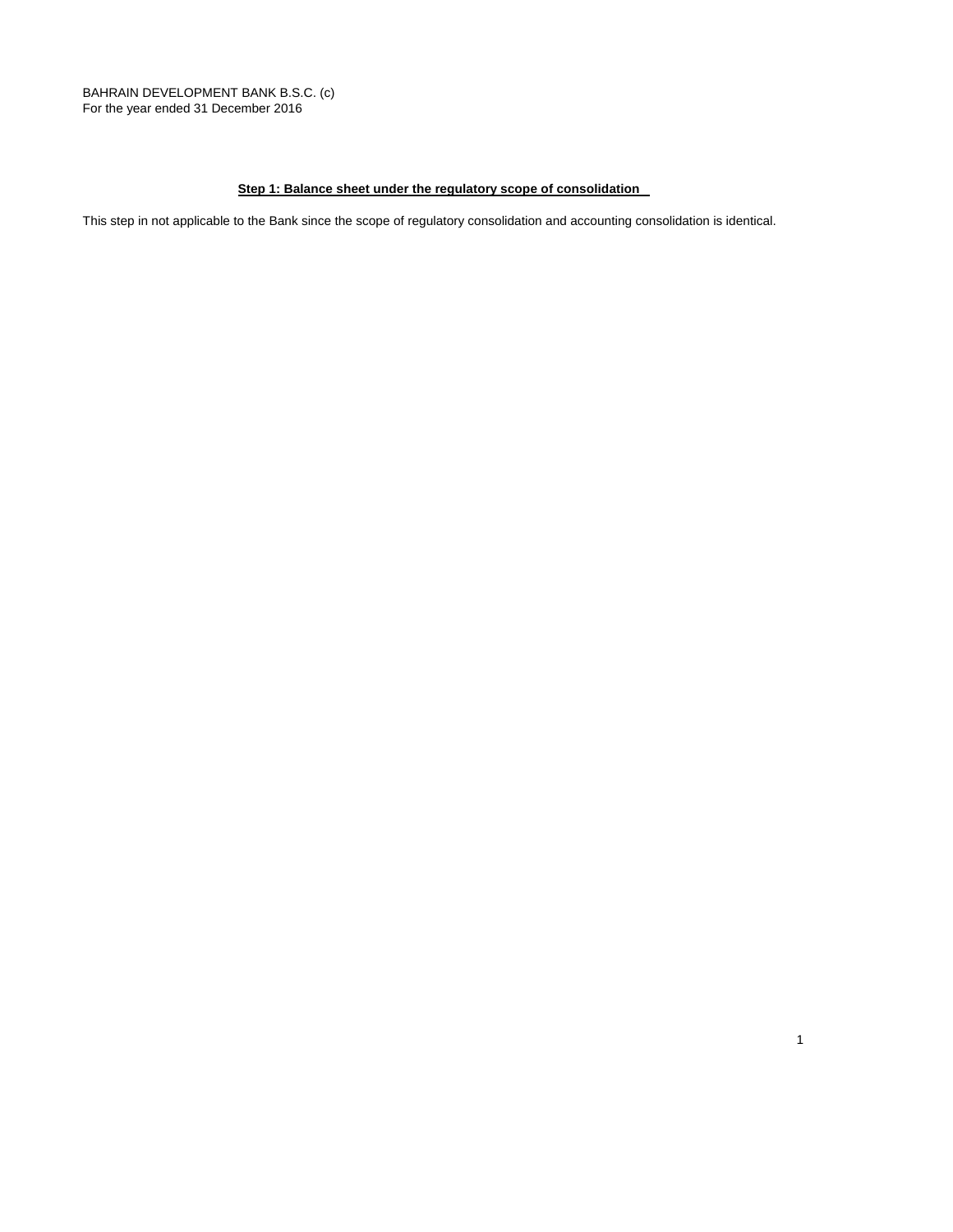### **Step 2: Reconcilation of published financial balance sheet to regulatory reporting as at 31 December 2016**

| <b>BD</b> 000's<br><b>Assets</b><br>Cash and balances at central banks<br>4,095<br>4,095<br>Placements with banks and other financial institutions<br>37,106<br>37,106<br>Investment securities<br>14,220<br>14,220<br>Investments in associates<br>419<br>419<br><b>Total Investment</b><br>14,639<br>14,639<br>of which:<br>Significant investments in capital of financils insitutions exceeds the 10% of CET1<br>Amount in excess of 10% of CET1 to be deducted<br>238<br>Amount in excess of 10% of CET1 to be deducted in year 1<br>Investment property<br>12,264<br>12,264<br>Loans and advances<br>of which: General loan loss provision which qualify as capital<br>140,161<br>140,161<br>940<br>Prepayments, accrued income and other assets<br>2,766<br>2,766<br>Property, plant and equipment<br>1,242<br>1,242<br>Total assets<br>211,333<br>212,273<br><b>Liabilities</b><br>Deposits from banks and other financial institutions<br>Customer accounts<br>10,675<br>10,675<br>58,541<br>58,541<br>Term Loans<br>56,150<br>56,150<br>Repurchase agreements and other similar secured borrowing<br>Derivative financial instruments<br>Accruals, deferred income and other liabilities<br>5,606<br>5,606<br><b>Total liabilities</b><br>130.972<br>130,972<br><b>Shareholders' Equity</b><br>Paid-in share capital<br>65,000<br>65,000<br>Shares under employee share incentive scheme<br>Total share capital<br>65,000<br>65,000<br>of which amount eligible for CET1<br>65,000<br>of which amount eligible for AT1<br>Retained earnings<br>10.121<br>10.121<br>Statutory reserve<br>Other Reserve<br>1.186<br>4,048<br>4.048<br>General reserve<br>Share premium<br>Donations and charity reserve<br>General loan loss provision which qualify as capital<br>940<br>Available for sale revaluation reserve<br>Share of Available for sale revaluation reserve relating to associates not considered for regulatory capital<br>Minority interest in subsidiaries' share capital<br>6<br><b>Total shareholders' equity</b><br>81,301<br>80,361<br>Total liabilities & Shareholders' Equity<br>211,333<br>212,273 | <b>Balance</b> sheet as in<br>published financial<br>statements | <b>Consolidated PIR</b><br>data |
|------------------------------------------------------------------------------------------------------------------------------------------------------------------------------------------------------------------------------------------------------------------------------------------------------------------------------------------------------------------------------------------------------------------------------------------------------------------------------------------------------------------------------------------------------------------------------------------------------------------------------------------------------------------------------------------------------------------------------------------------------------------------------------------------------------------------------------------------------------------------------------------------------------------------------------------------------------------------------------------------------------------------------------------------------------------------------------------------------------------------------------------------------------------------------------------------------------------------------------------------------------------------------------------------------------------------------------------------------------------------------------------------------------------------------------------------------------------------------------------------------------------------------------------------------------------------------------------------------------------------------------------------------------------------------------------------------------------------------------------------------------------------------------------------------------------------------------------------------------------------------------------------------------------------------------------------------------------------------------------------------------------------------------------------------------------------------------------------------------------------------|-----------------------------------------------------------------|---------------------------------|
|                                                                                                                                                                                                                                                                                                                                                                                                                                                                                                                                                                                                                                                                                                                                                                                                                                                                                                                                                                                                                                                                                                                                                                                                                                                                                                                                                                                                                                                                                                                                                                                                                                                                                                                                                                                                                                                                                                                                                                                                                                                                                                                              |                                                                 |                                 |
|                                                                                                                                                                                                                                                                                                                                                                                                                                                                                                                                                                                                                                                                                                                                                                                                                                                                                                                                                                                                                                                                                                                                                                                                                                                                                                                                                                                                                                                                                                                                                                                                                                                                                                                                                                                                                                                                                                                                                                                                                                                                                                                              |                                                                 |                                 |
|                                                                                                                                                                                                                                                                                                                                                                                                                                                                                                                                                                                                                                                                                                                                                                                                                                                                                                                                                                                                                                                                                                                                                                                                                                                                                                                                                                                                                                                                                                                                                                                                                                                                                                                                                                                                                                                                                                                                                                                                                                                                                                                              |                                                                 |                                 |
|                                                                                                                                                                                                                                                                                                                                                                                                                                                                                                                                                                                                                                                                                                                                                                                                                                                                                                                                                                                                                                                                                                                                                                                                                                                                                                                                                                                                                                                                                                                                                                                                                                                                                                                                                                                                                                                                                                                                                                                                                                                                                                                              |                                                                 |                                 |
|                                                                                                                                                                                                                                                                                                                                                                                                                                                                                                                                                                                                                                                                                                                                                                                                                                                                                                                                                                                                                                                                                                                                                                                                                                                                                                                                                                                                                                                                                                                                                                                                                                                                                                                                                                                                                                                                                                                                                                                                                                                                                                                              |                                                                 |                                 |
|                                                                                                                                                                                                                                                                                                                                                                                                                                                                                                                                                                                                                                                                                                                                                                                                                                                                                                                                                                                                                                                                                                                                                                                                                                                                                                                                                                                                                                                                                                                                                                                                                                                                                                                                                                                                                                                                                                                                                                                                                                                                                                                              |                                                                 |                                 |
|                                                                                                                                                                                                                                                                                                                                                                                                                                                                                                                                                                                                                                                                                                                                                                                                                                                                                                                                                                                                                                                                                                                                                                                                                                                                                                                                                                                                                                                                                                                                                                                                                                                                                                                                                                                                                                                                                                                                                                                                                                                                                                                              |                                                                 |                                 |
|                                                                                                                                                                                                                                                                                                                                                                                                                                                                                                                                                                                                                                                                                                                                                                                                                                                                                                                                                                                                                                                                                                                                                                                                                                                                                                                                                                                                                                                                                                                                                                                                                                                                                                                                                                                                                                                                                                                                                                                                                                                                                                                              |                                                                 |                                 |
|                                                                                                                                                                                                                                                                                                                                                                                                                                                                                                                                                                                                                                                                                                                                                                                                                                                                                                                                                                                                                                                                                                                                                                                                                                                                                                                                                                                                                                                                                                                                                                                                                                                                                                                                                                                                                                                                                                                                                                                                                                                                                                                              |                                                                 |                                 |
|                                                                                                                                                                                                                                                                                                                                                                                                                                                                                                                                                                                                                                                                                                                                                                                                                                                                                                                                                                                                                                                                                                                                                                                                                                                                                                                                                                                                                                                                                                                                                                                                                                                                                                                                                                                                                                                                                                                                                                                                                                                                                                                              |                                                                 |                                 |
|                                                                                                                                                                                                                                                                                                                                                                                                                                                                                                                                                                                                                                                                                                                                                                                                                                                                                                                                                                                                                                                                                                                                                                                                                                                                                                                                                                                                                                                                                                                                                                                                                                                                                                                                                                                                                                                                                                                                                                                                                                                                                                                              |                                                                 |                                 |
|                                                                                                                                                                                                                                                                                                                                                                                                                                                                                                                                                                                                                                                                                                                                                                                                                                                                                                                                                                                                                                                                                                                                                                                                                                                                                                                                                                                                                                                                                                                                                                                                                                                                                                                                                                                                                                                                                                                                                                                                                                                                                                                              |                                                                 |                                 |
|                                                                                                                                                                                                                                                                                                                                                                                                                                                                                                                                                                                                                                                                                                                                                                                                                                                                                                                                                                                                                                                                                                                                                                                                                                                                                                                                                                                                                                                                                                                                                                                                                                                                                                                                                                                                                                                                                                                                                                                                                                                                                                                              |                                                                 |                                 |
|                                                                                                                                                                                                                                                                                                                                                                                                                                                                                                                                                                                                                                                                                                                                                                                                                                                                                                                                                                                                                                                                                                                                                                                                                                                                                                                                                                                                                                                                                                                                                                                                                                                                                                                                                                                                                                                                                                                                                                                                                                                                                                                              |                                                                 |                                 |
|                                                                                                                                                                                                                                                                                                                                                                                                                                                                                                                                                                                                                                                                                                                                                                                                                                                                                                                                                                                                                                                                                                                                                                                                                                                                                                                                                                                                                                                                                                                                                                                                                                                                                                                                                                                                                                                                                                                                                                                                                                                                                                                              |                                                                 |                                 |
|                                                                                                                                                                                                                                                                                                                                                                                                                                                                                                                                                                                                                                                                                                                                                                                                                                                                                                                                                                                                                                                                                                                                                                                                                                                                                                                                                                                                                                                                                                                                                                                                                                                                                                                                                                                                                                                                                                                                                                                                                                                                                                                              |                                                                 |                                 |
|                                                                                                                                                                                                                                                                                                                                                                                                                                                                                                                                                                                                                                                                                                                                                                                                                                                                                                                                                                                                                                                                                                                                                                                                                                                                                                                                                                                                                                                                                                                                                                                                                                                                                                                                                                                                                                                                                                                                                                                                                                                                                                                              |                                                                 |                                 |
|                                                                                                                                                                                                                                                                                                                                                                                                                                                                                                                                                                                                                                                                                                                                                                                                                                                                                                                                                                                                                                                                                                                                                                                                                                                                                                                                                                                                                                                                                                                                                                                                                                                                                                                                                                                                                                                                                                                                                                                                                                                                                                                              |                                                                 |                                 |
|                                                                                                                                                                                                                                                                                                                                                                                                                                                                                                                                                                                                                                                                                                                                                                                                                                                                                                                                                                                                                                                                                                                                                                                                                                                                                                                                                                                                                                                                                                                                                                                                                                                                                                                                                                                                                                                                                                                                                                                                                                                                                                                              |                                                                 |                                 |
|                                                                                                                                                                                                                                                                                                                                                                                                                                                                                                                                                                                                                                                                                                                                                                                                                                                                                                                                                                                                                                                                                                                                                                                                                                                                                                                                                                                                                                                                                                                                                                                                                                                                                                                                                                                                                                                                                                                                                                                                                                                                                                                              |                                                                 |                                 |
|                                                                                                                                                                                                                                                                                                                                                                                                                                                                                                                                                                                                                                                                                                                                                                                                                                                                                                                                                                                                                                                                                                                                                                                                                                                                                                                                                                                                                                                                                                                                                                                                                                                                                                                                                                                                                                                                                                                                                                                                                                                                                                                              |                                                                 |                                 |
|                                                                                                                                                                                                                                                                                                                                                                                                                                                                                                                                                                                                                                                                                                                                                                                                                                                                                                                                                                                                                                                                                                                                                                                                                                                                                                                                                                                                                                                                                                                                                                                                                                                                                                                                                                                                                                                                                                                                                                                                                                                                                                                              |                                                                 |                                 |
|                                                                                                                                                                                                                                                                                                                                                                                                                                                                                                                                                                                                                                                                                                                                                                                                                                                                                                                                                                                                                                                                                                                                                                                                                                                                                                                                                                                                                                                                                                                                                                                                                                                                                                                                                                                                                                                                                                                                                                                                                                                                                                                              |                                                                 |                                 |
|                                                                                                                                                                                                                                                                                                                                                                                                                                                                                                                                                                                                                                                                                                                                                                                                                                                                                                                                                                                                                                                                                                                                                                                                                                                                                                                                                                                                                                                                                                                                                                                                                                                                                                                                                                                                                                                                                                                                                                                                                                                                                                                              |                                                                 |                                 |
|                                                                                                                                                                                                                                                                                                                                                                                                                                                                                                                                                                                                                                                                                                                                                                                                                                                                                                                                                                                                                                                                                                                                                                                                                                                                                                                                                                                                                                                                                                                                                                                                                                                                                                                                                                                                                                                                                                                                                                                                                                                                                                                              |                                                                 |                                 |
|                                                                                                                                                                                                                                                                                                                                                                                                                                                                                                                                                                                                                                                                                                                                                                                                                                                                                                                                                                                                                                                                                                                                                                                                                                                                                                                                                                                                                                                                                                                                                                                                                                                                                                                                                                                                                                                                                                                                                                                                                                                                                                                              |                                                                 |                                 |
|                                                                                                                                                                                                                                                                                                                                                                                                                                                                                                                                                                                                                                                                                                                                                                                                                                                                                                                                                                                                                                                                                                                                                                                                                                                                                                                                                                                                                                                                                                                                                                                                                                                                                                                                                                                                                                                                                                                                                                                                                                                                                                                              |                                                                 |                                 |
|                                                                                                                                                                                                                                                                                                                                                                                                                                                                                                                                                                                                                                                                                                                                                                                                                                                                                                                                                                                                                                                                                                                                                                                                                                                                                                                                                                                                                                                                                                                                                                                                                                                                                                                                                                                                                                                                                                                                                                                                                                                                                                                              |                                                                 |                                 |
|                                                                                                                                                                                                                                                                                                                                                                                                                                                                                                                                                                                                                                                                                                                                                                                                                                                                                                                                                                                                                                                                                                                                                                                                                                                                                                                                                                                                                                                                                                                                                                                                                                                                                                                                                                                                                                                                                                                                                                                                                                                                                                                              |                                                                 |                                 |
|                                                                                                                                                                                                                                                                                                                                                                                                                                                                                                                                                                                                                                                                                                                                                                                                                                                                                                                                                                                                                                                                                                                                                                                                                                                                                                                                                                                                                                                                                                                                                                                                                                                                                                                                                                                                                                                                                                                                                                                                                                                                                                                              |                                                                 |                                 |
|                                                                                                                                                                                                                                                                                                                                                                                                                                                                                                                                                                                                                                                                                                                                                                                                                                                                                                                                                                                                                                                                                                                                                                                                                                                                                                                                                                                                                                                                                                                                                                                                                                                                                                                                                                                                                                                                                                                                                                                                                                                                                                                              |                                                                 |                                 |
|                                                                                                                                                                                                                                                                                                                                                                                                                                                                                                                                                                                                                                                                                                                                                                                                                                                                                                                                                                                                                                                                                                                                                                                                                                                                                                                                                                                                                                                                                                                                                                                                                                                                                                                                                                                                                                                                                                                                                                                                                                                                                                                              |                                                                 |                                 |
|                                                                                                                                                                                                                                                                                                                                                                                                                                                                                                                                                                                                                                                                                                                                                                                                                                                                                                                                                                                                                                                                                                                                                                                                                                                                                                                                                                                                                                                                                                                                                                                                                                                                                                                                                                                                                                                                                                                                                                                                                                                                                                                              |                                                                 | 1,186                           |
|                                                                                                                                                                                                                                                                                                                                                                                                                                                                                                                                                                                                                                                                                                                                                                                                                                                                                                                                                                                                                                                                                                                                                                                                                                                                                                                                                                                                                                                                                                                                                                                                                                                                                                                                                                                                                                                                                                                                                                                                                                                                                                                              |                                                                 |                                 |
|                                                                                                                                                                                                                                                                                                                                                                                                                                                                                                                                                                                                                                                                                                                                                                                                                                                                                                                                                                                                                                                                                                                                                                                                                                                                                                                                                                                                                                                                                                                                                                                                                                                                                                                                                                                                                                                                                                                                                                                                                                                                                                                              |                                                                 |                                 |
|                                                                                                                                                                                                                                                                                                                                                                                                                                                                                                                                                                                                                                                                                                                                                                                                                                                                                                                                                                                                                                                                                                                                                                                                                                                                                                                                                                                                                                                                                                                                                                                                                                                                                                                                                                                                                                                                                                                                                                                                                                                                                                                              |                                                                 |                                 |
|                                                                                                                                                                                                                                                                                                                                                                                                                                                                                                                                                                                                                                                                                                                                                                                                                                                                                                                                                                                                                                                                                                                                                                                                                                                                                                                                                                                                                                                                                                                                                                                                                                                                                                                                                                                                                                                                                                                                                                                                                                                                                                                              |                                                                 |                                 |
|                                                                                                                                                                                                                                                                                                                                                                                                                                                                                                                                                                                                                                                                                                                                                                                                                                                                                                                                                                                                                                                                                                                                                                                                                                                                                                                                                                                                                                                                                                                                                                                                                                                                                                                                                                                                                                                                                                                                                                                                                                                                                                                              |                                                                 |                                 |
|                                                                                                                                                                                                                                                                                                                                                                                                                                                                                                                                                                                                                                                                                                                                                                                                                                                                                                                                                                                                                                                                                                                                                                                                                                                                                                                                                                                                                                                                                                                                                                                                                                                                                                                                                                                                                                                                                                                                                                                                                                                                                                                              |                                                                 |                                 |
|                                                                                                                                                                                                                                                                                                                                                                                                                                                                                                                                                                                                                                                                                                                                                                                                                                                                                                                                                                                                                                                                                                                                                                                                                                                                                                                                                                                                                                                                                                                                                                                                                                                                                                                                                                                                                                                                                                                                                                                                                                                                                                                              |                                                                 |                                 |
|                                                                                                                                                                                                                                                                                                                                                                                                                                                                                                                                                                                                                                                                                                                                                                                                                                                                                                                                                                                                                                                                                                                                                                                                                                                                                                                                                                                                                                                                                                                                                                                                                                                                                                                                                                                                                                                                                                                                                                                                                                                                                                                              |                                                                 | 6                               |
|                                                                                                                                                                                                                                                                                                                                                                                                                                                                                                                                                                                                                                                                                                                                                                                                                                                                                                                                                                                                                                                                                                                                                                                                                                                                                                                                                                                                                                                                                                                                                                                                                                                                                                                                                                                                                                                                                                                                                                                                                                                                                                                              |                                                                 |                                 |
|                                                                                                                                                                                                                                                                                                                                                                                                                                                                                                                                                                                                                                                                                                                                                                                                                                                                                                                                                                                                                                                                                                                                                                                                                                                                                                                                                                                                                                                                                                                                                                                                                                                                                                                                                                                                                                                                                                                                                                                                                                                                                                                              |                                                                 |                                 |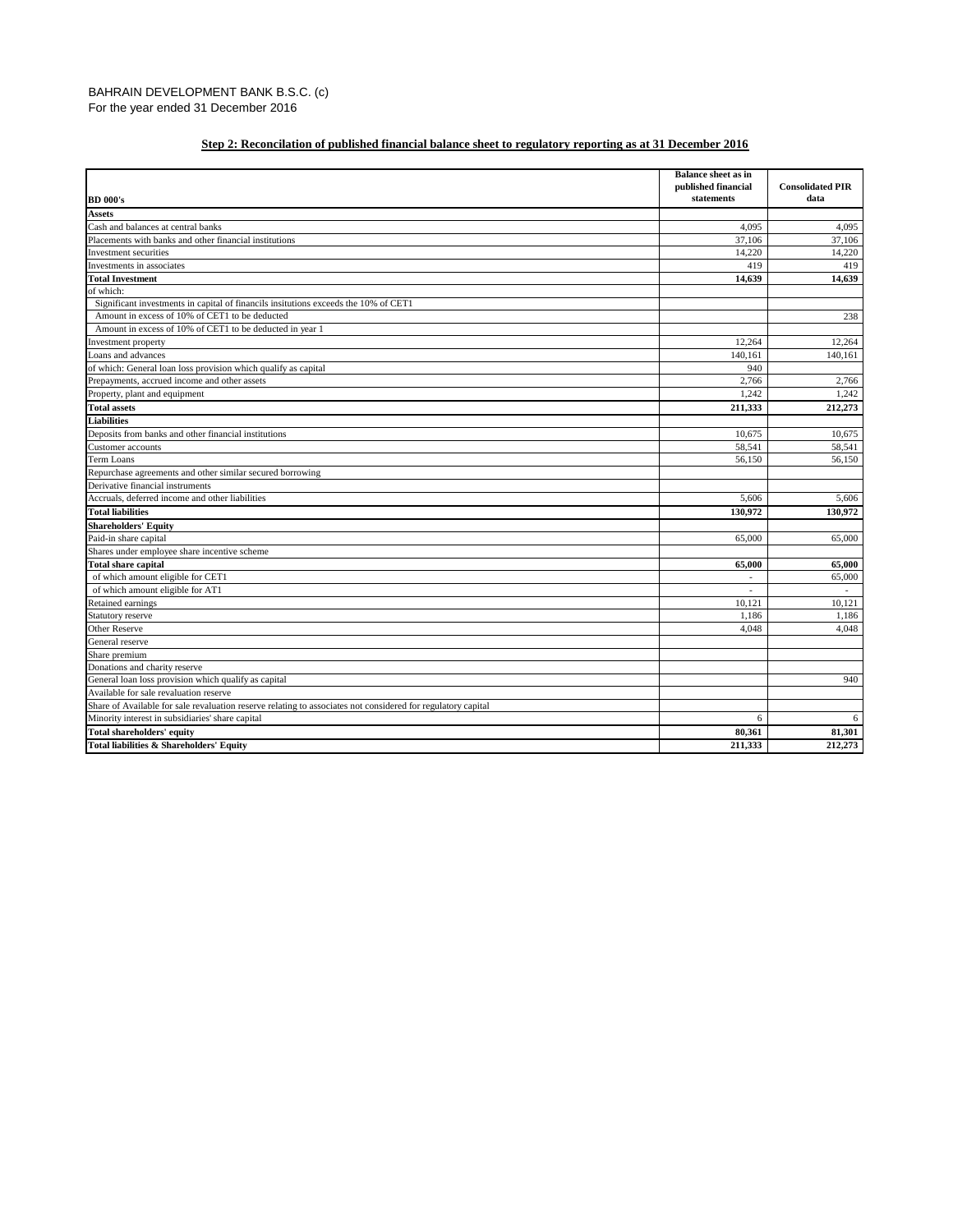### **Step 3: Composition of Capital Common Template (transition) as at 31 December 2016**

|                | Composition of Capital and mapping to regulatory reports                                                                                                                                                                                                                                          | <b>Component of</b><br>regulatory capital | <b>Amounts</b><br>subject to pre-<br>2015 treatment | Source based on<br>reference numbers /<br>letters of the balance<br>sheet under the<br>regulatory scope of<br>consolidation from<br>step 2 |
|----------------|---------------------------------------------------------------------------------------------------------------------------------------------------------------------------------------------------------------------------------------------------------------------------------------------------|-------------------------------------------|-----------------------------------------------------|--------------------------------------------------------------------------------------------------------------------------------------------|
|                | Common Equity Tier 1 capital: instruments and reserves                                                                                                                                                                                                                                            |                                           |                                                     |                                                                                                                                            |
|                | Directly issued qualifying common share capital (and equivalent for non-joint                                                                                                                                                                                                                     | 65,000                                    |                                                     |                                                                                                                                            |
| $\overline{2}$ | stock companies) plus related stock surplus<br>Retained earnings                                                                                                                                                                                                                                  | 10,121                                    |                                                     |                                                                                                                                            |
|                | 3 Accumulated other comprehensive income (and other reserves)                                                                                                                                                                                                                                     | 5,240                                     |                                                     |                                                                                                                                            |
|                | 4 Not Applicable                                                                                                                                                                                                                                                                                  |                                           |                                                     |                                                                                                                                            |
| 5              | Common share capital issued by subsidiaries and held by third parties (amount<br>allowed in group CET1)                                                                                                                                                                                           |                                           |                                                     |                                                                                                                                            |
| 6              | Common Equity Tier 1 capital before regulatory adjustments                                                                                                                                                                                                                                        | 80,361                                    |                                                     |                                                                                                                                            |
|                | Common Equity Tier 1 capital: regulatory adjustments<br>7 Prudential valuation adjustments                                                                                                                                                                                                        |                                           |                                                     |                                                                                                                                            |
| 8              | Goodwill (net of related tax liability)                                                                                                                                                                                                                                                           |                                           |                                                     |                                                                                                                                            |
|                | 9 Other intangibles other than mortgage-servicing rights (net of related tax liability)                                                                                                                                                                                                           |                                           |                                                     |                                                                                                                                            |
|                | Deferred tax assets that rely on future profitability excluding those arising from                                                                                                                                                                                                                |                                           |                                                     |                                                                                                                                            |
| 10             | temporary differences (net of related tax liability)                                                                                                                                                                                                                                              |                                           |                                                     |                                                                                                                                            |
| 11             | Cash-flow hedge reserve<br>12 Shortfall of provisions to expected losses                                                                                                                                                                                                                          |                                           |                                                     |                                                                                                                                            |
|                |                                                                                                                                                                                                                                                                                                   |                                           |                                                     |                                                                                                                                            |
|                | 13 Securitisation gain on sale (as set out in paragraph 562 of Basel II framework)                                                                                                                                                                                                                |                                           |                                                     |                                                                                                                                            |
|                | 14 Not applicable.<br>15 Defined-benefit pension fund net assets                                                                                                                                                                                                                                  |                                           |                                                     |                                                                                                                                            |
|                | Investments in own shares (if not already netted off paid-in capital on reported                                                                                                                                                                                                                  |                                           |                                                     |                                                                                                                                            |
| 16             | balance sheet)                                                                                                                                                                                                                                                                                    |                                           |                                                     |                                                                                                                                            |
|                | 17 Reciprocal cross-holdings in common equity<br>Investments in the capital of banking, financial and insurance entities that are                                                                                                                                                                 |                                           |                                                     |                                                                                                                                            |
|                | outside the scope of regulatory consolidation, net of eligible short positions,                                                                                                                                                                                                                   |                                           |                                                     |                                                                                                                                            |
| 18             | where the bank does not own more than 10% of the issued share capital                                                                                                                                                                                                                             |                                           |                                                     |                                                                                                                                            |
|                | (amount above 10% threshold)                                                                                                                                                                                                                                                                      |                                           |                                                     |                                                                                                                                            |
|                | Significant investments in the common stock of banking, financial and insurance<br>19 entities that are outside the scope of regulatory consolidation, net of eligible<br>short positions (amount above 10% threshold)                                                                            | 238                                       |                                                     |                                                                                                                                            |
|                | 20 Mortgage servicing rights (amount above 10% threshold)                                                                                                                                                                                                                                         |                                           |                                                     |                                                                                                                                            |
| 21             | Deferred tax assets arising from temporary differences (amount above 10%<br>threshold, net of related tax liability)                                                                                                                                                                              |                                           |                                                     |                                                                                                                                            |
| 22             | Amount exceeding the 15% threshold                                                                                                                                                                                                                                                                |                                           |                                                     |                                                                                                                                            |
| 23             | of which: significant investments in the common stock of financials                                                                                                                                                                                                                               |                                           |                                                     |                                                                                                                                            |
|                | 24 of which: mortgage servicing rights                                                                                                                                                                                                                                                            |                                           |                                                     |                                                                                                                                            |
| 25<br>26       | of which: deferred tax assets arising from temporary differences<br>National specific regulatory adjustments                                                                                                                                                                                      |                                           |                                                     |                                                                                                                                            |
|                | <b>REGULATORY ADJUSTMENTS APPLIED TO COMMON EQUITY TIER 1 IN</b><br><b>RESPECT OF AMOUNTS SUBJECT TO PRE-2015 TREATMENT</b>                                                                                                                                                                       |                                           |                                                     |                                                                                                                                            |
| 27             | Regulatory adjustments applied to Common Equity Tier 1 due to insufficient                                                                                                                                                                                                                        |                                           |                                                     |                                                                                                                                            |
|                | Additional Tier 1 and Tier 2 to cover deductions<br>28 Total regulatory adjustments to Common equity Tier 1                                                                                                                                                                                       | 80,361                                    |                                                     |                                                                                                                                            |
|                | 29 Common Equity Tier 1 capital (CET1)                                                                                                                                                                                                                                                            |                                           |                                                     |                                                                                                                                            |
|                | Additional Tier 1 capital: instruments                                                                                                                                                                                                                                                            |                                           |                                                     |                                                                                                                                            |
|                | 30 Directly issued qualifying Additional Tier 1 instruments plus related stock surplus                                                                                                                                                                                                            |                                           |                                                     |                                                                                                                                            |
| 31             | of which: classified as equity under applicable accounting standards                                                                                                                                                                                                                              |                                           |                                                     |                                                                                                                                            |
|                | 32 of which: classified as liabilities under applicable accounting standards                                                                                                                                                                                                                      |                                           |                                                     |                                                                                                                                            |
|                | 33 Directly issued capital instruments subject to phase out from Additional Tier 1                                                                                                                                                                                                                |                                           |                                                     |                                                                                                                                            |
| 34             | Additional Tier 1 instruments (and CET1 instruments not included in row 5)<br>issued by subsidiaries and held by third parties (amount allowed in group AT1)                                                                                                                                      |                                           |                                                     |                                                                                                                                            |
| 35             | of which: instruments issued by subsidiaries subject to phase out                                                                                                                                                                                                                                 |                                           |                                                     |                                                                                                                                            |
|                | 36 Additional Tier 1 capital before regulatory adjustments<br>Additional Tier 1 capital: regulatory adjustments                                                                                                                                                                                   |                                           |                                                     |                                                                                                                                            |
| 37             | Investments in own Additional Tier 1 instruments                                                                                                                                                                                                                                                  |                                           |                                                     |                                                                                                                                            |
|                | 38 Reciprocal cross-holdings in Additional Tier 1 instruments                                                                                                                                                                                                                                     |                                           |                                                     |                                                                                                                                            |
| 39             | Investments in the capital of banking, financial and insurance entities that are<br>outside the scope of regulatory consolidation, net of eligible short positions,<br>where the bank does not own more than 10% of the issued common share<br>capital of the entity (amount above 10% threshold) |                                           |                                                     |                                                                                                                                            |
|                | Significant investments in the capital of banking, financial and insurance entities<br>40 that are outside the scope of regulatory consolidation (net of eligible short                                                                                                                           |                                           |                                                     |                                                                                                                                            |
| 41             | positions)<br>National specific regulatory adjustments                                                                                                                                                                                                                                            |                                           |                                                     |                                                                                                                                            |
|                | REGULATORY ADJUSTMENTS APPLIED TO ADDITIONAL TIER 1 IN                                                                                                                                                                                                                                            |                                           |                                                     |                                                                                                                                            |
|                | RESPECT OF AMOUNTS SUBJECT TO PRE-2015 TREATMENT                                                                                                                                                                                                                                                  |                                           |                                                     |                                                                                                                                            |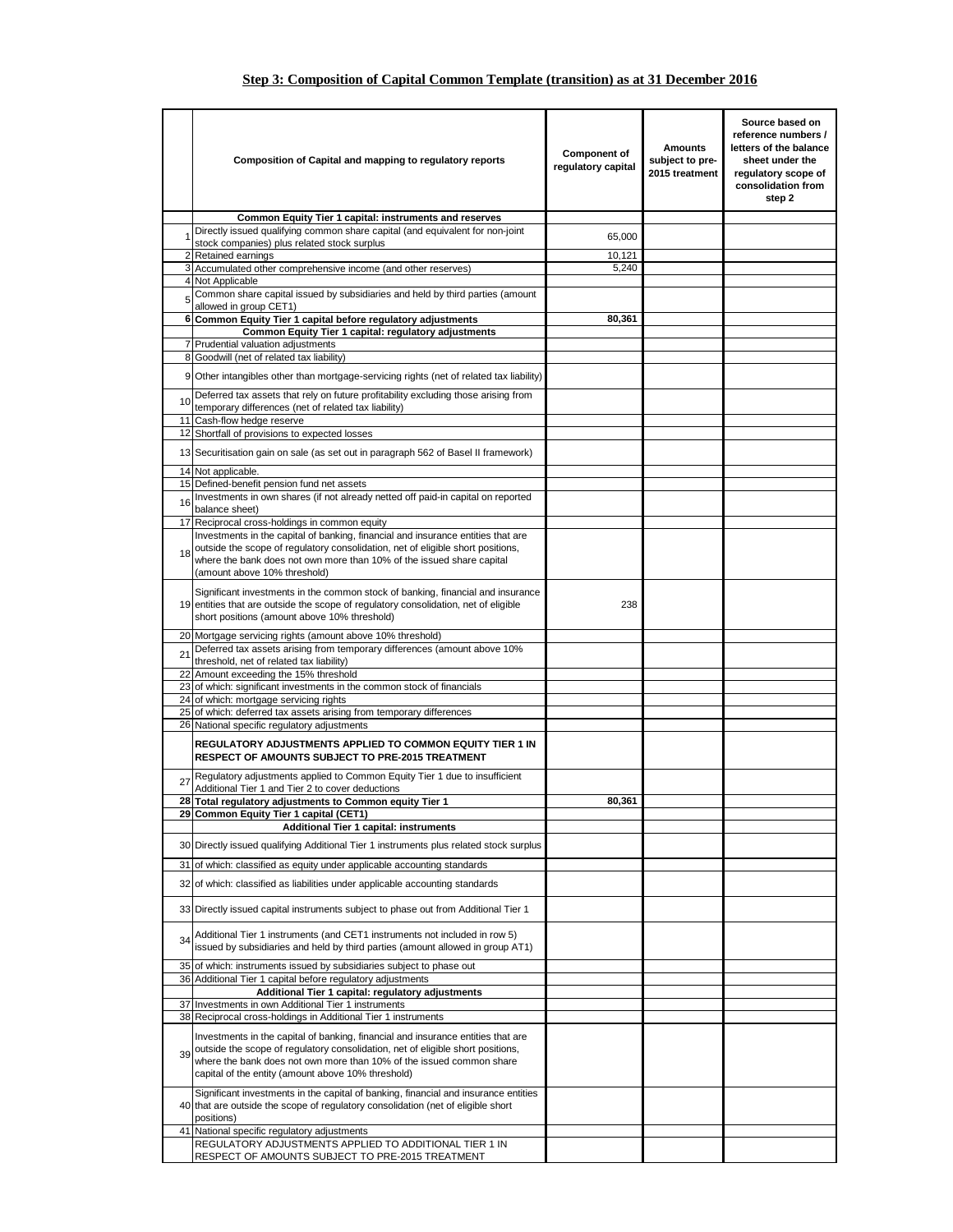| 42       | Regulatory adjustments applied to Additional Tier 1 due to insufficient Tier 2 to<br>cover deductions                                                                                                                                                                                                |                  |  |
|----------|------------------------------------------------------------------------------------------------------------------------------------------------------------------------------------------------------------------------------------------------------------------------------------------------------|------------------|--|
|          | 43 Total regulatory adjustments to Additional Tier 1 capital                                                                                                                                                                                                                                         |                  |  |
|          | 44 Additional Tier 1 capital (AT1)                                                                                                                                                                                                                                                                   |                  |  |
|          | 45 Tier 1 capital (T1 = CET1 + AT1)                                                                                                                                                                                                                                                                  | 80,361           |  |
|          | Tier 2 capital: instruments and provisions                                                                                                                                                                                                                                                           |                  |  |
|          | 46 Directly issued qualifying Tier 2 instruments plus related stock surplus                                                                                                                                                                                                                          |                  |  |
|          | 47 Directly issued capital instruments subject to phase out from Tier 2                                                                                                                                                                                                                              |                  |  |
| 48       | Tier 2 instruments (and CET1 and AT1 instruments not included in rows 5 or 34)<br>issued by subsidiaries and held by third parties (amount allowed in group Tier 2)                                                                                                                                  |                  |  |
| 49       | of which: instruments issued by subsidiaries subject to phase out<br>50 Provisions                                                                                                                                                                                                                   | (940)            |  |
|          | 51 Tier 2 capital before regulatory adjustments                                                                                                                                                                                                                                                      |                  |  |
|          | Tier 2 capital: regulatory adjustments                                                                                                                                                                                                                                                               |                  |  |
|          | 52 Investments in own Tier 2 instruments                                                                                                                                                                                                                                                             |                  |  |
|          | 53 Reciprocal cross-holdings in Tier 2 instruments                                                                                                                                                                                                                                                   |                  |  |
| 54       | Investments in the capital of banking, financial and insurance entities thatare<br>outside the scope of regulatory consolidation, net of eligible short positions,<br>where the bank does not own more than 10% of the issued common share<br>capital of the entity (amount above the 10% threshold) |                  |  |
|          | Significant investments in the capital banking, financial and insurance entities<br>55 that are outside the scope of regulatory consolidation (net of eligible short<br>positions)                                                                                                                   |                  |  |
|          | 56 National specific regulatory adjustments                                                                                                                                                                                                                                                          |                  |  |
|          | REGULATORY ADJUSTMENTS APPLIED TO TIER 2 IN RESPECT OF                                                                                                                                                                                                                                               |                  |  |
|          | AMOUNTS SUBJECT TO PRE-2015 TREATMENT<br>OF WHICH: [INSERT NAME OF ADJUSTMENT]                                                                                                                                                                                                                       |                  |  |
|          | OF WHICH:                                                                                                                                                                                                                                                                                            |                  |  |
|          | 57 Total regulatory adjustments to Tier 2 capital                                                                                                                                                                                                                                                    |                  |  |
|          | 58 Tier 2 capital (T2)                                                                                                                                                                                                                                                                               |                  |  |
|          | 59 Total capital (TC = T1 + T2)<br>RISK WEIGHTED ASSETS IN RESPECT OF AMOUNTS SUBJECT TO PRE-                                                                                                                                                                                                        |                  |  |
|          | 2015 TREATMENT                                                                                                                                                                                                                                                                                       | 208,507          |  |
|          | 60 Total risk weighted assets                                                                                                                                                                                                                                                                        | 208,507          |  |
|          | <b>Capital ratios</b><br>61 Common Equity Tier 1 (as a percentage of risk weighted assets)                                                                                                                                                                                                           |                  |  |
|          | 62 Tier 1 (as a percentage of risk weighted assets)                                                                                                                                                                                                                                                  |                  |  |
|          | 63 Total capital (as a percentage of risk weighted assets)                                                                                                                                                                                                                                           |                  |  |
|          | Institution specific buffer requirement (minimum CET1 requirement plus capital<br>64 conservation buffer plus countercyclical buffer requirements plus D-SIB buffer<br>requirement expressed as a percentage of risk weighted assets)                                                                |                  |  |
|          | 65 of which: capital conservation buffer requirement                                                                                                                                                                                                                                                 |                  |  |
|          | 66 of which: bank specific countercyclical buffer requirement (N/A)                                                                                                                                                                                                                                  |                  |  |
|          | 67 of which: D-SIB buffer requirement (N/A)                                                                                                                                                                                                                                                          |                  |  |
| 68       | Common Equity Tier 1 available to meet buffers (as a percentage of risk<br>weighted assets)                                                                                                                                                                                                          |                  |  |
|          | National minima including CCB (if different from Basel 3)                                                                                                                                                                                                                                            |                  |  |
|          | 69 CBB Common Equity Tier 1 minimum ratio                                                                                                                                                                                                                                                            | 9.00%            |  |
| 71       | 70 CBB Tier 1 minimum ratio<br>CBB total capital minimum ratio                                                                                                                                                                                                                                       | 10.50%<br>12.50% |  |
|          |                                                                                                                                                                                                                                                                                                      |                  |  |
|          | Amounts below the thresholds for deduction (before risk weighting)                                                                                                                                                                                                                                   |                  |  |
|          | 72 Non-significant investments in the capital of other financials<br>73 Significant investments in the common stock of financials                                                                                                                                                                    |                  |  |
|          | 74 Mortgage servicing rights (net of related tax liability)                                                                                                                                                                                                                                          |                  |  |
| 75       | Deferred tax assets arising from temporary differences (net of related tax<br>liability)                                                                                                                                                                                                             |                  |  |
| 76       | Applicable caps on the inclusion of provisions in Tier 2<br>Provisions eligible for inclusion in Tier 2 in respect of exposures subject to                                                                                                                                                           |                  |  |
|          | standardised approach (prior to application of cap)<br>Cap on inclusion of provisions in Tier 2 under standardised approach (1.25% of                                                                                                                                                                |                  |  |
| 77       | Credit Risk weighted Assets)                                                                                                                                                                                                                                                                         | (940)            |  |
|          | <b>78 NA</b><br><b>79 NA</b>                                                                                                                                                                                                                                                                         |                  |  |
|          | Capital instruments subject to phase-out arrangements                                                                                                                                                                                                                                                |                  |  |
|          | (only applicable between 1 Jan 2020 and 1 Jan 2024)                                                                                                                                                                                                                                                  |                  |  |
| 80<br>81 | Current cap on CET1 instruments subject to phase out arrangements<br>Amount excluded from CET1 due to cap (excess over cap after redemptions                                                                                                                                                         |                  |  |
|          | and maturities)                                                                                                                                                                                                                                                                                      |                  |  |
| 82       | Current cap on AT1 instruments subject to phase out arrangements<br>Amount excluded from AT1 due to cap (excess over cap after redemptions and                                                                                                                                                       |                  |  |
| 83       | maturities)                                                                                                                                                                                                                                                                                          |                  |  |
| 84       | Current cap on T2 instruments subject to phase out arrangements                                                                                                                                                                                                                                      |                  |  |
| 85       | Amount excluded from T2 due to cap (excess over cap after redemptions and<br>maturities                                                                                                                                                                                                              |                  |  |
|          |                                                                                                                                                                                                                                                                                                      |                  |  |